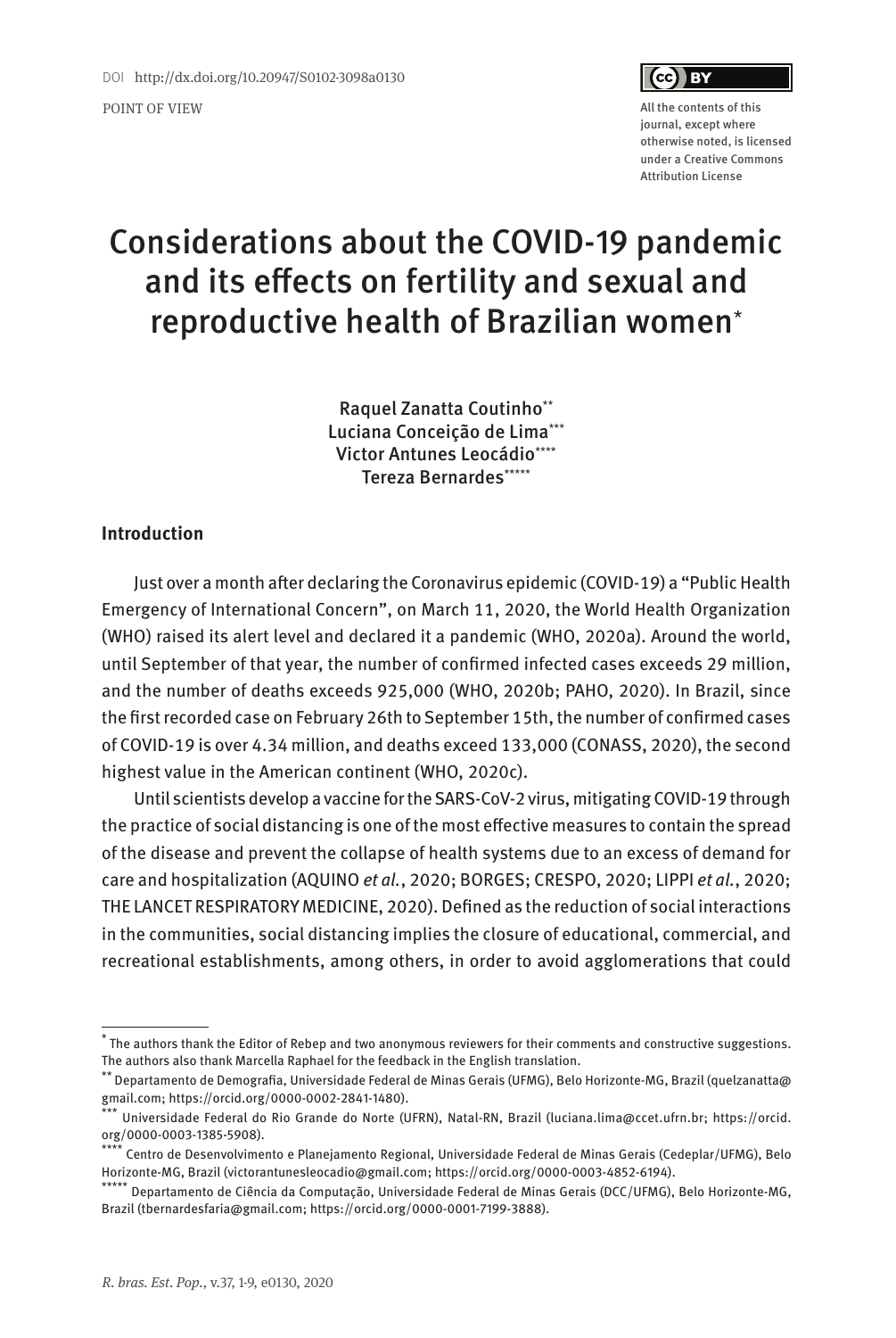favor the spread of the virus (AQUINO et al., 2020). In this context, dubbed the "new normal", the Brazilian family routine has undergone significant changes. For one, a considerable part of the population has transitioned to performing their work activities from home, and/or have remained in their homes for a prolonged duration due to a decline in work and/or loss of support services such as child and elder care; which in turn implies an increase in domestic activities related to the care of children and the elderly. There is nothing to suggest that these are short-term changes. According to Miceli (2020), the number of companies hoping to adopt a home office policy is projected to grow by 30% after the COVID-19 crisis recedes. One can imagine a future in which such a shift in work behavior will shape, or at least, create unique consequences for, couples' daily lives, and therefore, for their reproductive preferences.

In several regions of the world, researchers have asked themselves what the impacts of COVID-19 on fertility rates will be (AASSVE et al., 2020; KEARNEY; LEVINE, 2020; LUPPI; ARPINO; ROSINA, 2020; MICELI, 2020; STOBE, 2020; UNIVERSA, 2020; VILLAS BOAS, 2020). It is possible that many couples of childbearing age are spending more time together during the COVID-19 pandemic, which implies an increased exposure to sexual intercourse. At the same time, the social impact of COVID-19 can be felt in other social spheres and contributes to a reappraisal of reproductive plans. These changes refer to a deterioration in health, job loss and unemployment, closures of businesses and enterprises, and the loss of loved ones and people in their interpersonal networks, which can affect the decision to have or not have (more) children.

In order to identity the possible consequences of COVID-19 in fertility behavior, we looked at the literature on the consequences of exogenous crises, such as environmental changes, economic shocks and public health crises. The literature points out that in scenarios of public health crises and catastrophic events there may be a temporary reduction in the number of births, typically followed by a recovery in the first five subsequent years. In other words, one can observe an increase in fertility in response to improvement in the economic, social and public health sectors (STONE, 2020). The high mortality episodes studied include the Spanish Flu that claimed 50 million lives worldwide between the years of 1918 and 1919, Hurricane Katrina, which in 2005 killed over 1,800 people in the United States, and the Ebola epidemic, which originated in 2013 in West Africa and resulted in approximately 11,000 deaths. However, in Brazil, and most countries strongly affected by COVID-19 to date, the social context of fertility is already below the replacement level, aided by easy access to highly effective contraceptive methods (CAVENAGHI; ALVES, 2019; GBD 2017 POPULATION AND FERTILITY COLLABORATORS, 2018). This social context may have different implications than those observed in other episodes recorded in the history of high mortality, especially regarding the possible increase in the number of births. Today's attitudes and social norms about ideal family sizes are very different from those at the beginning of the 20th Century. In the context of the Spanish Flu there would be an incentive for recovery and even an increase in fertility in the face of an external shock,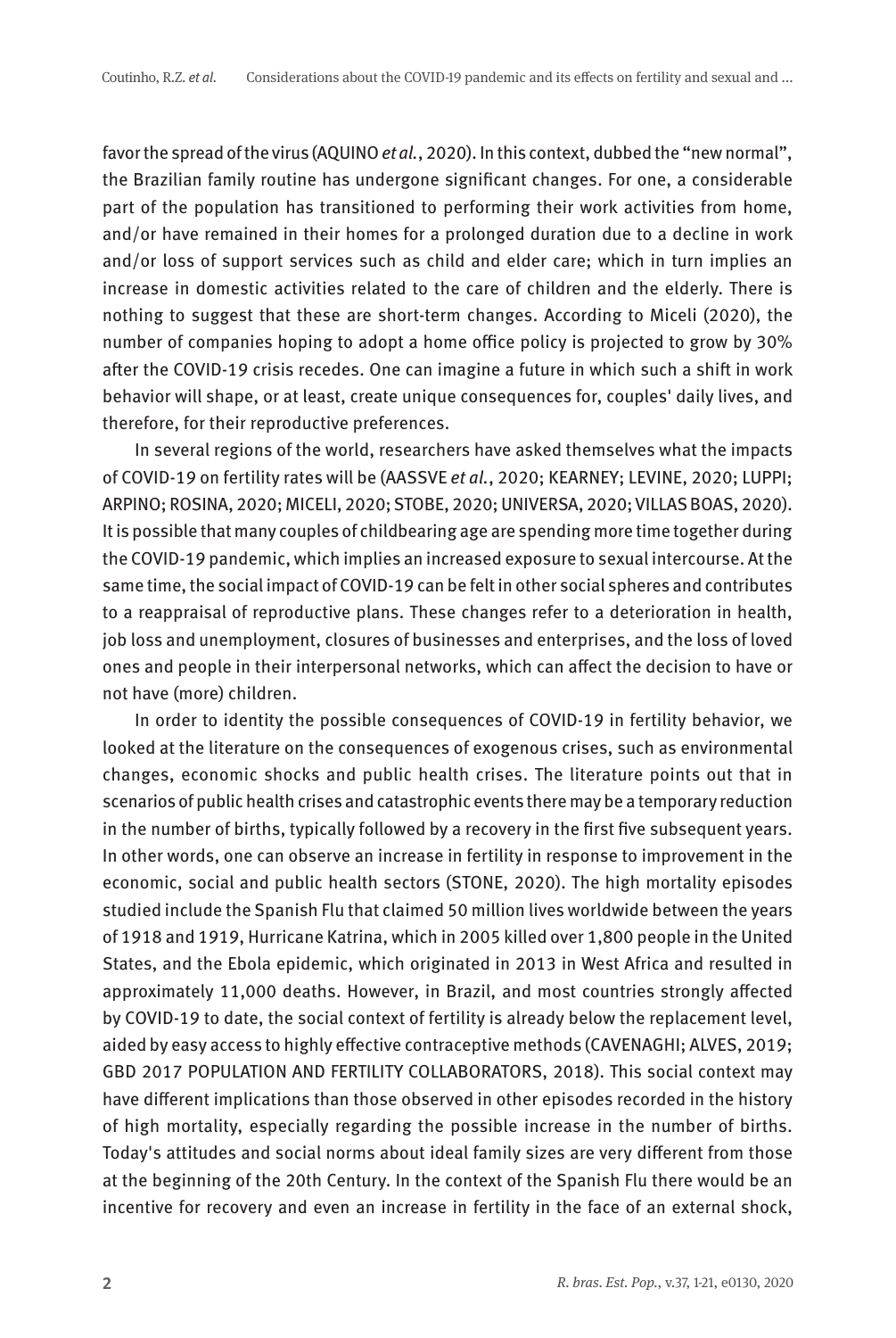since children were perceived as potential providers of labor and of material security in their parents' old age. In agrarian societies like some countries in sub-Saharan Africa, high fertility regimes still prevail, and the intergenerational flow of wealth is still directed from the younger generations to the older ones. However, considering that the crisis caused by the new coronavirus also deepens the economic stagnation in which these countries are immersed, fertility may decline in the short term without great prospects for an increase in the medium to long term even in those localities (AASSVE et al., 2020).

In the specific case of Brazil, the country is still recovering from the Zika virus epidemic, declared a public health crisis of international concern by the WHO in 2016 (GARCIA, 2018). At the time, recommendations to postpone pregnancies coupled with fear of the virus's most severe consequence – microcephaly in newborns – resulted in decisions to postpone pregnancies (MARTELETO et al., 2017) and a decline in the number of births (CASTRO et al., 2018). However, the decline was more pronounced among younger, educated women who were geographically closer to the epicenter of the epidemic, which demonstrates how the same shock can be suffered and faced differently by different social groups (MARTELETO et al., 2020).

COVID-19 also presents other peculiarities relevant to social analysis, such as the association of the most severe cases with pre-existing conditions (BORGES; CRESPO, 2020; NEPOMUCENO et al., 2020) and a greater chance of infection in places where there is greater circulation among people and more precarious general conditions. This is the case for residents of the favelas and suburbs of large cities (usually less developed than central areas in Brazilian capitals). These circumstances, in addition to presenting poor sanitation and housing infrastructure, also have higher unemployment rates, a higher concentration of informal and insecure employment arrangements, and of jobs that require physical, on-site presence (cannot be replaced by home office) that in turn require the use of public transportation, therefore creating greater exposure to infection. These challenges to individual protection and social distancing suggest that the effects of COVID-19 should vary according to socioeconomic and demographic profiles (CORDES; CASTRO, 2020; FIOCRUZ, 2020).

The overload on the health system imposed by the pandemic can also be reflected in the quality of women's health care, from the availability of contraceptive methods in health centers, to the early diagnosis and treatment of diseases and illnesses, to the quality of prenatal care provided to mothers. These effects can have consequences on the health of the population, especially the most vulnerable. According to gender experts:

Recognising the extent to which disease outbreaks affect women and men differently is a fundamental step to understanding the primary and secondary effects of a health emergency on different individuals and communities, and for creating effective, equitable policies and interventions. (WENHAM; SMITH; MORGAN, 2020, p. 1)

When considering the factors that could impact the fertility of Brazilian women, we are faced with those that can cause an increase, albeit temporary, in the number of births,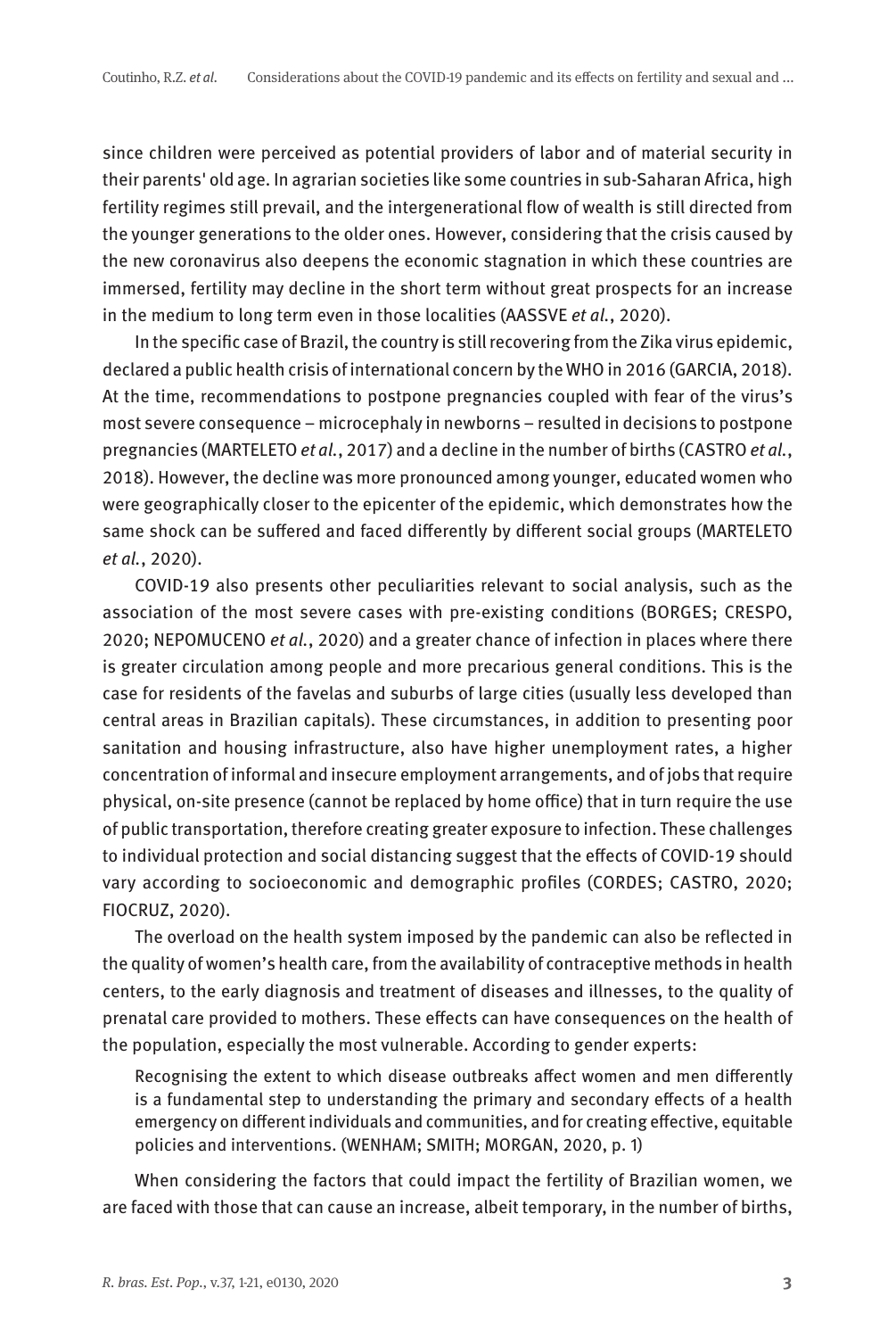but also factors that can contribute to the lowering of fertility in the short and long term. Often, the multiple social determinants of fertility operate in opposite directions or are quite different according to socio-demographic characteristics, which may preserve the total Brazilian level without major changes. The existence of multiple determinants indicates the importance of stratified analyzes. While it will take many months to determine the immediate effects of COVID-19 on fertility rates, it is possible to anticipate them and shed light on those capable of exacerbating social vulnerabilities. We discuss some of these effects in the following paragraphs.

## **Factors that would increase fertility rates**

 Factors that could contribute to an increase in fertility rates due to the COVID-19 context can be divided into two major groups: those related to difficulties and loss of access to sexual and reproductive health services, and those related to issues of social distancing, such as sexual and gender violence, mental health problems, and evaluation of parental costs.

It is interesting to start the discussion of the first of these groups by pointing out that greater sexual exposure, that is, an increased opportunity to have sex because both partners are together at home for a longer period of time, could contribute to increased fertility. However, with the rise of contraception as an option, sexual intercourse can be detached from reproduction. It is widely known that social and behavioral factors are now more important for the definition of fertility than biological factors, such as sexual frequency of postpartum amenorrhea (BONGAARTS, 1978, 2001). In the case of Brazil, 78.2% of women who were in a marital union were already using modern and highly effective methods of birth control according to the National Health Survey in 2013 (CAVENAGHI; ALVES, 2019). If the proportion making consistent use of birth control has not changed during COVID-19, it is unlikely that spending more time with the partner will result in more pregnancies, even though the amount of monthly sexual intercourse may increase.

An important exception is in the case of loss of access to contraception, which is already precarious given that half of pregnancies are considered unplanned in Brazil (THEME-FILHA et al., 2016). Specifically in the Brazilian case, Bahamondes and Makuch (2020) emphasize the importance of guaranteeing access to family planning services during the pandemic. In a recent interview, the authors highlighted the possibility of an observable increase in the number of births due to difficulties in accessing contraceptive methods and abortion procedures (STOBE, 2020). On this topic, the United Nations Population Fund (UNFPA) projects that more than 47 million women worldwide may have decreased access to contraceptive methods during the pandemic, which could result in 7 million unplanned pregnancies in the United States alone (UNFPA, 2020).

It is already known that public health emergencies can interrupt essential services and advancements in equity policies that are necessary in response to epidemics (BAUM et al., 2016;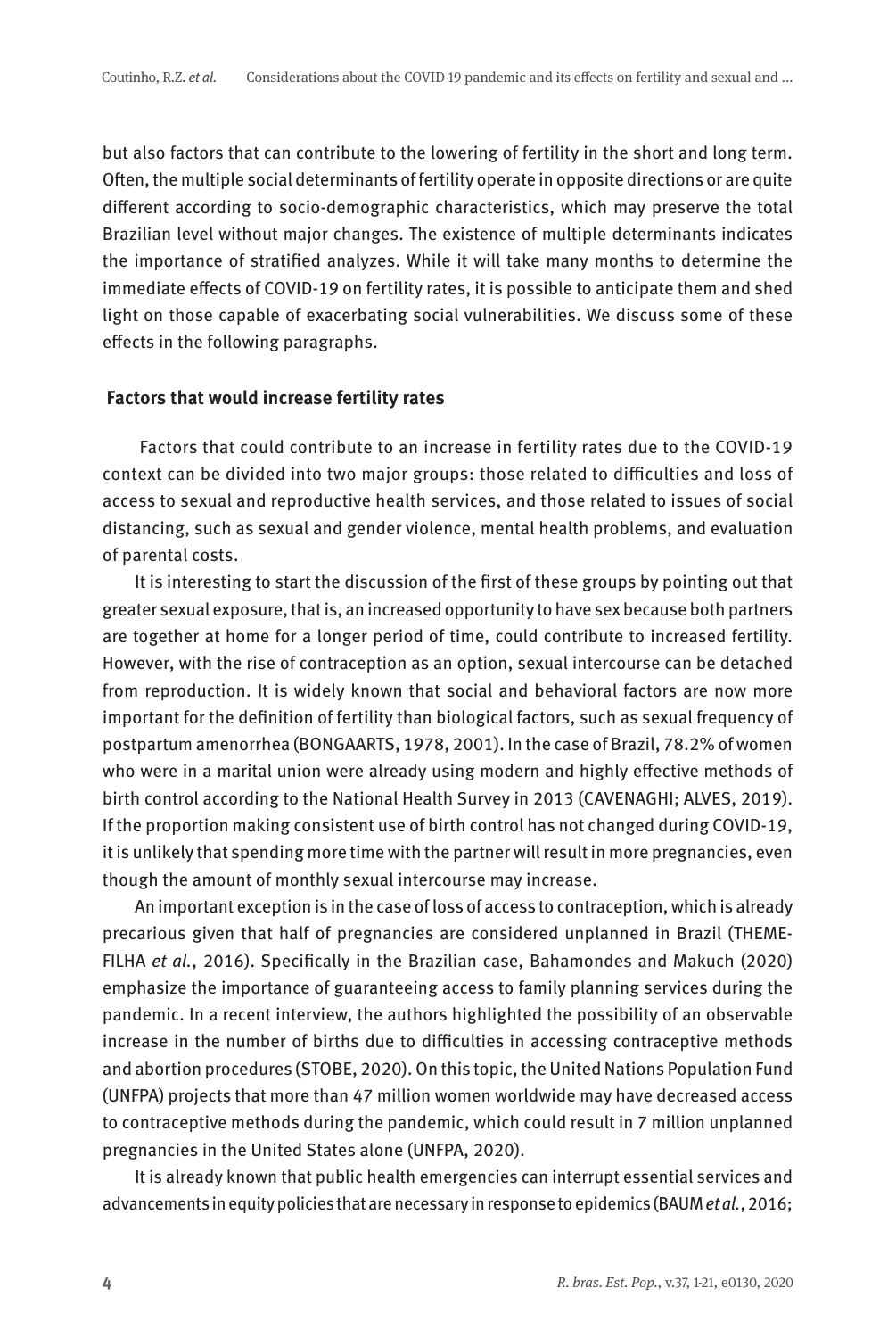JOHNSON, 2017; PITANGUY, 2016; WENHAM; SMITH; MORGAN, 2020). In the case of the Zika virus, the disease itself and its containment have aggravated gender and class inequalities, as the most vulnerable women, especially pregnant women, poor women, black women and those living in areas with a high infection rate, were held responsible for mosquito control and postponing pregnancy via contraception (BAUM et al., 2016; DINIZ, 2016a, 2016b; DINIZ et al., 2020; NUNES; PIMENTA, 2016; PITANGUY, 2016; STERN, 2016). At the time, a protocol from the Ministry of Health (MS) highlighted the importance of access to information and contraceptive methods, but it did not remove any obstacles to this access, even ignoring the threat of unsafe abortion, which increased due to the fear of microcephaly (BAUM et al., 2016). In the case of the Ebola epidemic in Africa in 2014, researchers saw the monetary funds for sexual and reproductive health diverted to emergency containment measures, which later caused an increase in maternal mortality and a drop in vaccination coverage (SOCHAS; CHANNON; NAM, 2017). In the case of COVID-19, the fear of, or impediments to, visiting health providers, is worsened by the Brazilian government's response in terms of production, distribution and disposal of contraceptives (KUMAR, 2020).

With COVID-19 already in its seventh month in the country, the Brazilian government's responses to the promotion of sexual and reproductive health are unsatisfactory. The federal government has issued no new federal measures to mitigate the loss of access to contraception such as facilitating access to effective long-term methods like the Intrauterine Device (IUD) and subcutaneous implantation, dispensing larger quantities of contraceptives for a longer period of use, providing face-to-face consultation for low risk patients, or instructing the use of emergency contraception (AMERICAN SOCIETY FOR EMERGENCY CONTRACEPTION, 2020; COVIDA, 2020). In addition, many health centers have limited access to healthy people as well as canceled elective surgeries such as vasectomies and tubal ligations (SILVA; FERREIRA; LARA, 2020; TOLEDO, 2020). Shortly before the start of the pandemic, in a technical note from December 2019, the Ministry of Health revoked a permission for nurses to perform IUD insertions (CNS, 2020), reducing access to this method of birth control for many women. With the advancement of the pandemic, the actions taken appear to run contrary to the goals of bureaucracy reduction and the strengthening of women's integral health (MINISTRY OF HEALTH, 2020a, 2020b, 2020c, 2020d).

Still, regarding the scenario in which the conditions of access to contraception have been impaired, one group in particular can contribute to the increase in fertility – adolescents. In most developed countries the fertility transition is marked by the postponement of the birth of the first child and by longer birth intervals. Brazil, as well as other Latin American countries, has been characterized, at least until the 2000s, by a high concentration of births occurring at early ages (ALVES; CAVENAGHI, 2009). Although the last two Demographic Censuses (2000 and 2010) show evidence of the beginning of birth postponement, it is relevant to point out that the pattern of Brazilian fertility remains young when compared to that of other countries with low fertility (BERQUÓ; CAVENAGHI, 2014). Therefore, it is reasonable to consider that a pandemic context combined with a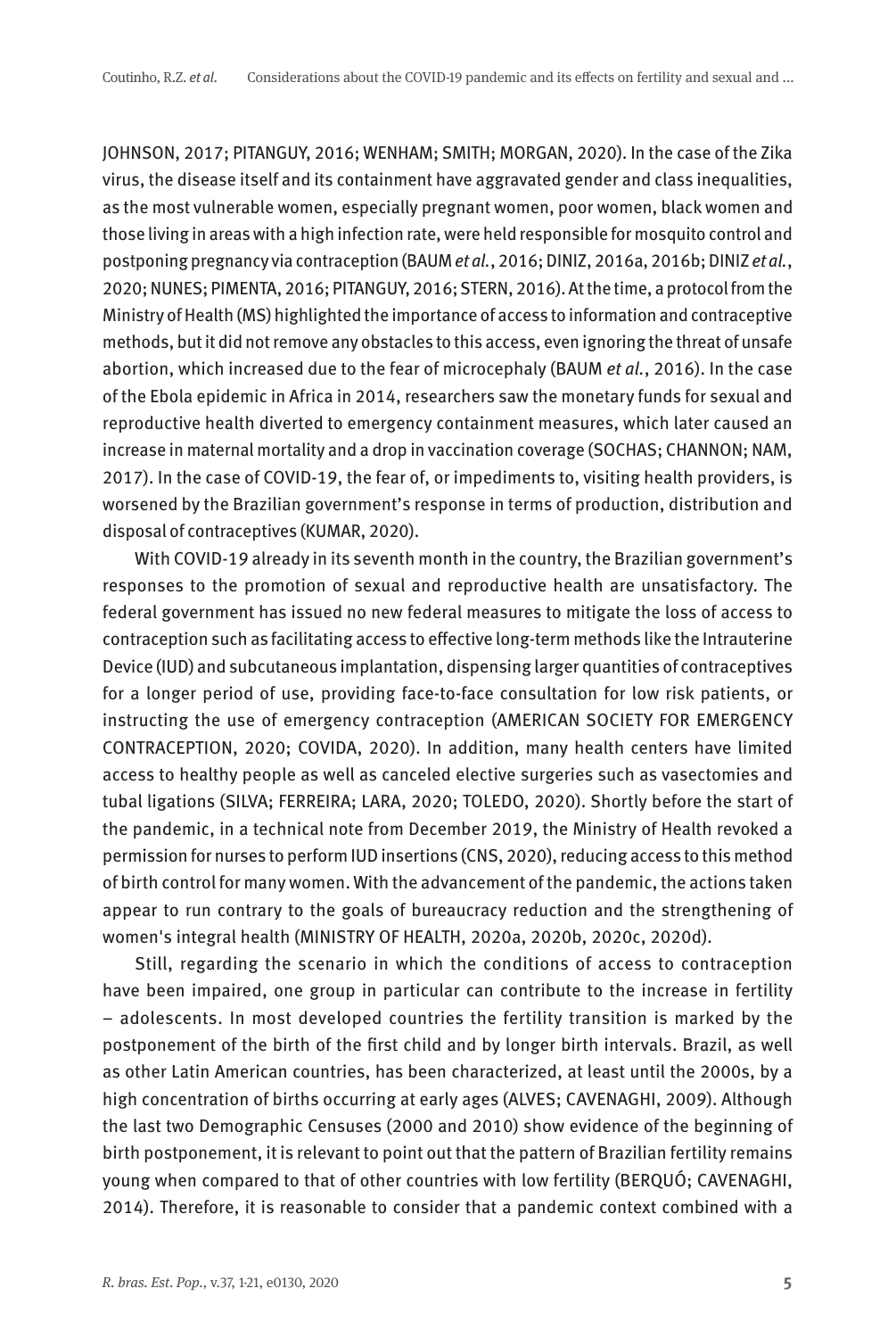lower level of access to contraception may reverse the recent tendency of postponement (RODRIGUEZ VIGNOLI, 2017).

Loss of access to the educational system can be another major factor influencing adolescent fertility. The impossibility of attending schools for a reasonable period can lead to future permanent dropouts, which impairs the acquisition of human capital by young women and decreases awareness and knowledge of practices related to reproductive sexual health, which may lead to unprotected sexual relations. The Ebola epidemic is illustrative of how public health crises can drive adolescents out of schools and make them more vulnerable to sexual exploitation and rape (PLAN INTERNATIONAL, 2014).

It is in this context that Parkinson and Zara (2013) argue that crises and exogenous shocks can generate or amplify sexual and gender violence. In fact, the number of femicides has increased since the onset of social distancing (GLOBE, 2020). Alcohol abuse, stress, and financial difficulties, all of which are very common during pandemics, are factors that trigger domestic violence (LEWIS, 2020). Therefore, being quarantined in stressful environments may reflect more violence (DW, 2020; EVANS, 2020; LEWIS, 2020), which in turn can lead to a greater number of pregnancies, especially unplanned pregnancies, as was the case in Sierra Leone during the Ebola crisis (GOLDSTEIN, 2020; UNPD, 2015).

The first evidence of the effects of the pandemic on the mental health of those confined to quarantine are also beginning to be published (BROOKS et al., 2020; FIORILLO; GORWOOD, 2020; OZAMIZ-ETXEBARRIA et al., 2020). It is understood that depression and anxiety can contribute to risky behavior (SOLEIMANI et al., 2017), and a reduction in perceived autonomy and self-sufficiency could result in greater fatalism (CARVAJAL et al., 2014; MUÑOZ-SILVA et al., 2007; SALES et al., 2010; SHRIER et al., 2011; STEINBERG; RUBIN, 2014), and, potentially, less use of contraception.

In addition to the increase in unplanned pregnancies, the pandemic can also represent a reduction in the opportunity costs of planned pregnancies, the so-called paradigm career versus family (GOLDIN, 2006; GOLDIN; KATZ, 2000). Since women, especially the more educated, have invested more time to their accumulation of human capital and in paid labor outside the home, being unemployed or working from home during the pandemic may reduce their opportunity cost to have children. Adsera & Menendez (2011) found patterns in Latin America that indicated that, at first, unemployment had a negative impact on the number of births, but for women who were out of work for a longer period of time, the effect was the opposite.

## **Factors that would reduce fertility rates**

The effects of reduced fertility rates due to COVID-19 are categorized into four groups: 1) the increase in uncertainty regarding the future, which may cause the desire to postpone pregnancy to more favorable moments or even an entire reconsideration of reproductive plans; 2) a stressful family routine caused by confinement; 3) fear of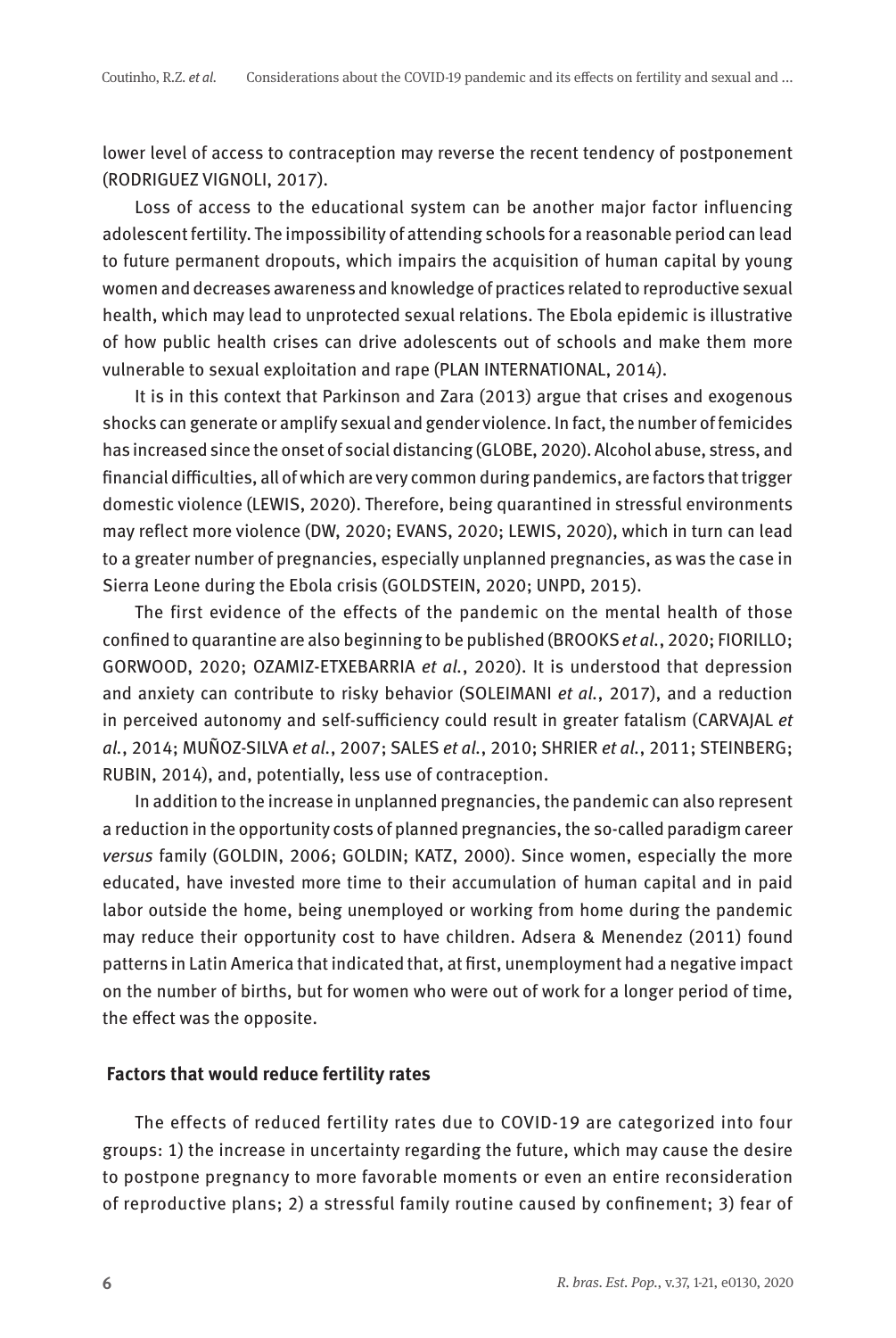coronavirus infection during pregnancy and the consequences for the health of mothers, fetuses, and newborns; and 4) the possible decline in non-marital sexual intercourse that generate pregnancies. In the following paragraphs, we comment on each factor.

The Uncertainty Theory states that decision makers, in this case, couples, adopt a posture of minimization or complete risk aversion when the economic, social and/or personal context is uncertain. They may understand that their earnings or expected earnings are not sufficient to support a (additional) child, or even, that they are unable to provide what they consider to be the minimum support necessary (SIMPSON, 2007; TANTURRI et al., 2015). It is important to mention that the uncertainty factor, in the Brazilian case, may be aggravated by the pre-pandemic economic crisis. In addition, it is possible that couples feel unable to engage in something as complex and long-lasting as starting a family, due to the present lack of stability or the conviction that the socioeconomic situation will improve. These dimensions of uncertainty fit not only in the current pandemic context, but also in the post-pandemic. Cohorts of young couples who go through the epidemic when planning their families will include in their rationale the potential for future public health shocks, which may stymie the growth of future fertility.

Research on reproductive intentions during the current pandemic has been carried out in Germany, France, Spain and the United Kingdom (LUPPI; ARPINO; ROSINA, 2020). In Italy, more than 80% of respondents in a study said they did not plan to have children during the pandemic. Among those who had plans to become parents before the start of the pandemic, almost 40% have already abandoned the idea, citing fears and uncertainties about the future economic context as main reasons for the decision (MICELI, 2020). These studies find that in each of these countries, many women of child bearing age expressed a common decision to postpone starting a family, with many of them deciding against having children altogether. The results of these studies reveal important sociodemographic differences, as in the study by Marteleto et al. (2020) looking at the Zika virus's effect on the fertility decisions of women. Younger women (<25) were more likely to postpone or forego pregnancy while older women stayed on plan. Also, higher education and financial stability predicts a decision not to alter reproductive plans, while lower education predicts a decision to postpone, or forego, planning a family. Finally, in regions with the highest number of COVID-19 cases detected, abandonment or postponement of plans is greater (LUPPI; ARPINO; ROSINA, 2020). While young women can more easily postpone reproductive decisions, older women must weigh the likelihood that postponement will reduce the likelihood of becoming having children in the future (BONGAARTS; FEENEY, 2008), another factor to consider in the quantum effect of the epidemic.

New family routines imposed by confinement present the challenge of reconciling domestic work, childcare or school supervision, and employment at home as a paid employee; or outside the home at increased risk of infection. These stressors occur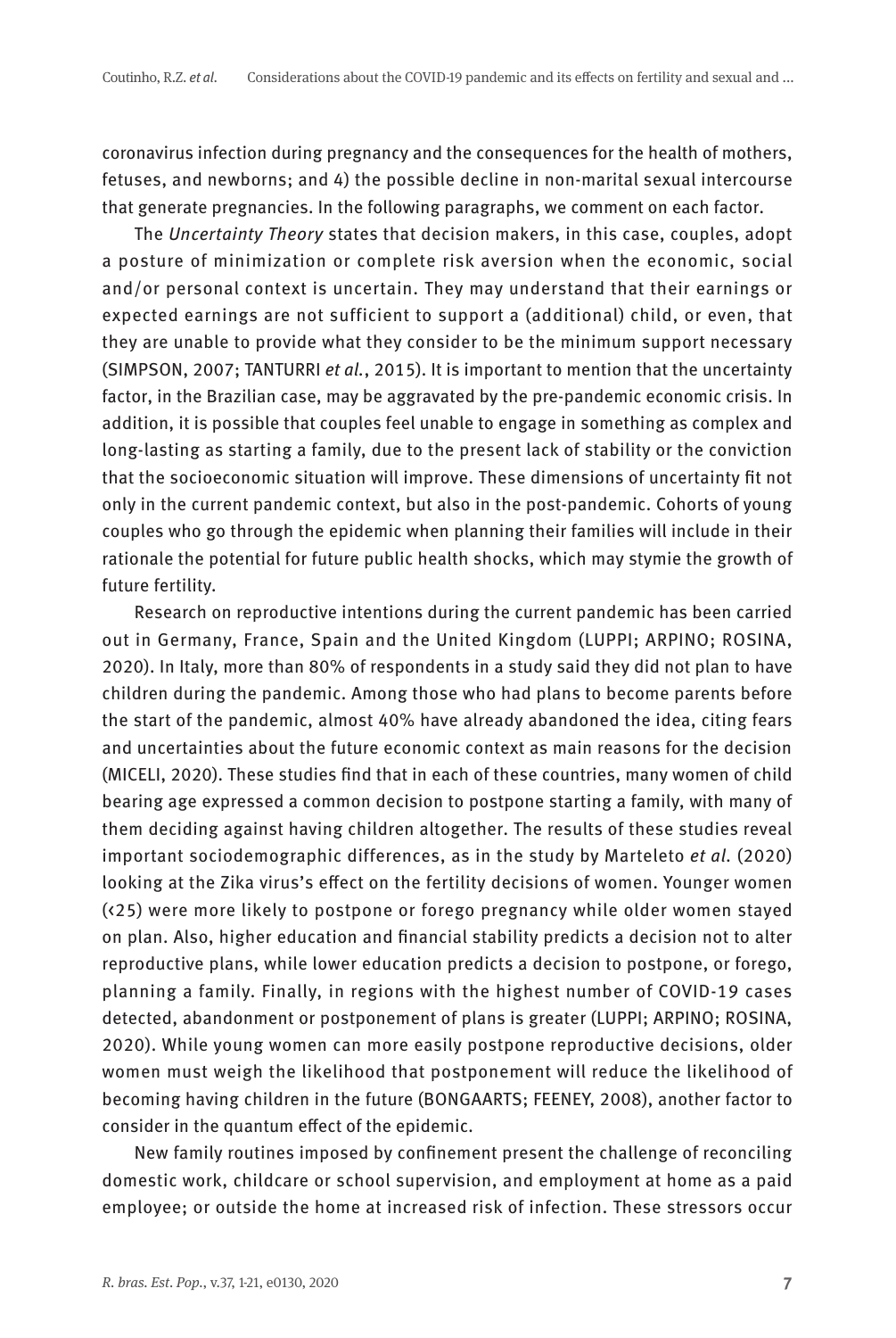within the context of high gender inequality that is already a problem in Brazilian society. It is safe to assume that women will take on the majority of unpaid labor required in the "new normal", since social norms assign domestic work and childcare to women, and the labor market is designed to relegate lesser roles to them, characterized by lower pay and greater instability (LEWIS, 2020). A scenario featuring worsening gender equity at the family level along with the general stress arising from a new social arrangement is a plausible reason to expect reconsideration of reproductive plans.

A third reason for COVID-19 to negatively impact fertility is the concern for women's health. Although there is no evidence so far that infection during pregnancy has consequences for fetal health (SCHWARTZ, 2020), pregnant women and women in the puerperium are considered at risk because they are more vulnerable to infections due to compromised immune and physiological functions (DASHRAATH et al., 2020). Studies show that pregnant women are at higher risk of presenting severe forms of COVID 19 requiring hospitalization (mechanical ventilation or admission to an intensive care unit) when compared to the non-pregnant population (ELLINGTON, 2020) or when compared to other family members in the same household (HANTOUSHZADEH et al., 2020). In these studies, no difference in lethality was found. However, a study on developing countries, including Brazil, showed that pregnant women have higher mortality when compared to the rest of the female population, suggesting the importance of access to medical care and hospitalization, or the existence of some other underlying difference among women in low and high income settings (AMORIM; SOLIGO TAKEMOTO; FONSECA, 2020; TAKEMOTO et al., 2020).

International associations for assisted reproduction recommended suspending attempts at fertilization during the pandemic period (ASRM, 2020; COCHRANE, 2020; ESHRE, 2020), primarily to avoid overloading the local health system and to respect isolation measures, and to allow for the redeployment of medical personnel to address urgent needs related to the pandemic. This policy also served to avoid any complications related to exposure to COVID-19 during pregnancy (ESHRE, 2020). As found by Miceli et al. (2020), one of the main reasons for postponing pregnancy involved precisely the possible risks that the disease might cause, in addition to concerns about the overcrowding of health services and the strain on the quality of obstetric and neonatal care.

Pregnancy, although a personal matter, is also a social experience. Support from family and friends can factor into the decision about the best time to conceive (GUEDES, 2020; SANTANA, 2020; TSUJI, 2020). Other shared customs such as setting up a nursery, throwing a baby shower, and visiting the newborn have undergone adaptations that can confound the ideal progress of pregnancy and puerperium. An online survey conducted with 250 pregnant and puerperal women across Brazil reveals that for 90.8% of them, COVID-19 changed their perspectives regarding pregnancy to that characterized by fear, insecurity and loneliness (SANTANA, 2020).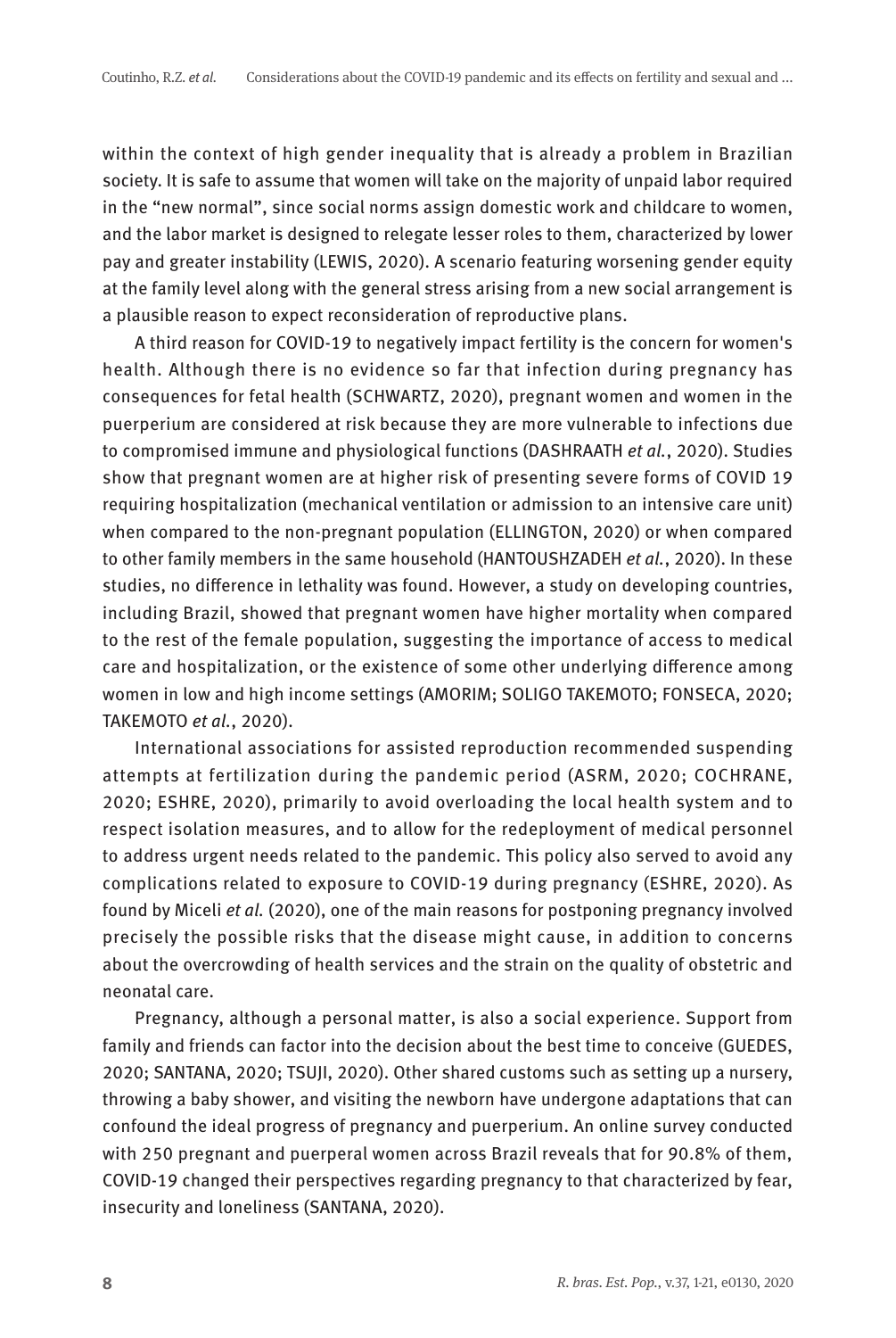## Regarding obstetric and neonatal care:

WHO recommends that all women, including those with COVID-19, be guaranteed a safe and dignified delivery experience, which includes respect for parturient and the intended / chosen delivery position, presence of a companion, clear communication from the health team and strategies for the relief of labor pains. (COVIDA, 2020, p. 28)

Recently, Brazilian medical federations instructed health professionals in maternity hospitals to avoid a series of actions that used to be considered good practice for delivery. These recommendations have been labeled exaggerated and have been called into question by organized sectors of civil society (EVANGELISTA, 2020; FEBRASGO, 2020). Internationally, discussions regarding the impact of COVID-19 prevention measures on neonatal health are also present (FAVRE et al., 2020; SCHMID et al., 2020).

Another element that can cause a decline in fertility, even if short term, is the decline of unwanted or unplanned pregnancies of adolescents or adult women originating from casual encounters that may have decreased during the pandemic. In an interview, Australian researcher Liz Allen points out that the "ingredients" needed for conception have been interrupted due to the impossibility of social interactions (AUSTRALIAN NATIONAL UNIVERSITY, 2020). Even with the massive presence of social networks and apps that bring people together and encourage them to experience relationships, the forced impediment of physical contact can cause a decline in pregnancies.

Although little explored in the case of the new coronavirus, it is worth mentioning the possibility of the temporary decrease in male fertility due to the febrile outbreak impacting the number of conceptions (EVENSON et al., 2000; SERGERIE et al., 2007) and a change in the popular mentality in relation to using hygiene measures, which in turn can increase the use of condoms in future sexual relations, as some reports in other developing countries already show (DEDHIA, 2020; STATISTA, 2020). Even after the end of mandatory social distancing, it is possible that the pandemic increases the feeling of insecurity and vulnerability to infections, causing changes in sexual behavior.

## **Conclusion**

 The purpose of this Point of View is to highlight some points for debate regarding the possible effects of the COVID-19 pandemic on the fertility of Brazilian women, as well as on their sexual and reproductive health. Without intending to estimate the size and magnitude of the effects, we consider factors that may contribute to the increase or decrease in fertility rates. Future studies will need to both describe them, and to examine the sociodemographic profiles to see which social group is most prone to each type of effect.

With regard to research agendas, COVID-19 brings with it a wealth of deserving topics to explore. The quality of relationships between couples, fertility planning, access, negotiation and use of contraceptives as well as the demand for long-term contraception, home distribution of contraception and emergency contraception – all are important issues to address in the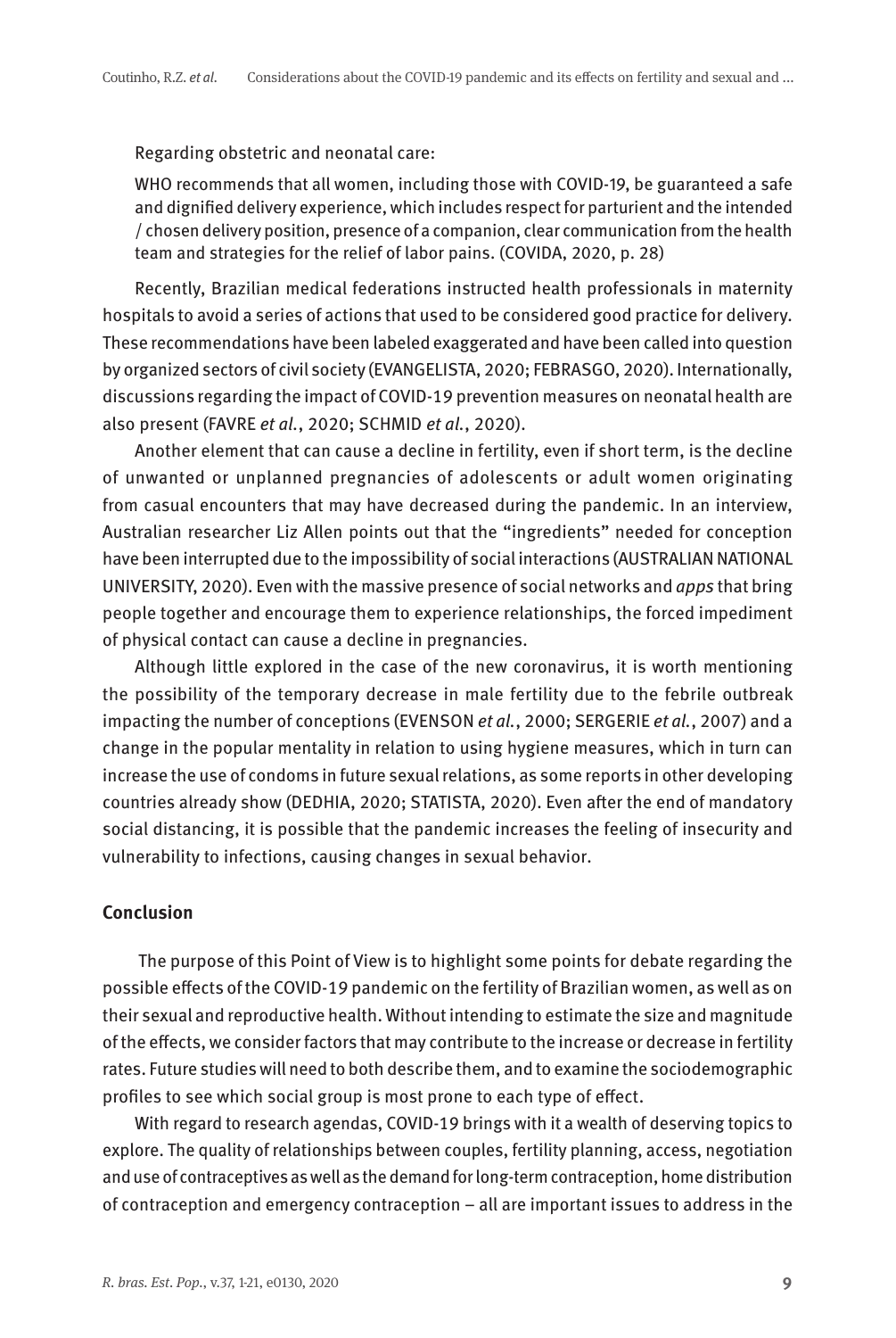current pandemic. Surveillance will also be required to ensure non-violation of rights, as access to information and family planning is a right accorded by the 1988 Brazilian Constitution. The Zika epidemic demonstrated the necessity for women and couples to control their reproductive destinies. Unsafe abortions, which are often result of inadequate access to reproductive care, are responsible for a sizable proportion of maternal deaths in Brazil (CARDOSO; VIEIRA; SARACENI, 2020; DOMINGOS; MERIGHI, 2010), and primarily victimize black, indigenous, uneducated, and single women (CARDOSO; VIEIRA; SARACENI, 2020).

Other important factors deserve to be further explored that may contribute to deepening inequality affecting women. They include the severe consequences of COVID-19 infection on maternal and child health (KHOURY et al., 2020); the paradox of increasing cesarean sections rates at the same time the rate of home deliveries is increasing; (DUARTE, 2020) and the lower incidence of premature births (PRESTON, 2020). Ellington's study (2020), despite missing data in medical records, suggests that in the United States, racial minorities (such as Blacks and Hispanics) are most affected by COVID-19 during pregnancy. Studies on prenatal and obstetric care, including obstetric violence, are clearly necessary.

Women who are able to plan fertility, and those who decide to have babies during this pandemic may be presented with unforeseen consequences in the areas of sexual and reproductive health, and child and maternal health. Future research and careful monitoring of the generation of babies born during the COVID-19 epidemic will be needed, as studies show how exogenous shocks can have harmful consequences for child development, with repercussions extending into adulthood (ALMOND, 2006).

 Finally, it is important to explore gender intersectionality. Studies are needed to predict which women will be more vulnerable to having their fertility affected by COVID-19, as well as the dimensions and magnitudes of these effects. As the Zika epidemic has shown, highincome and educated women are able to mitigate adverse effects of public health shocks, not only avoiding pregnancies when desired, but controlling situations of vulnerability that expose them to greater risks. In the case of COVID-19, we can anticipate that low-income women with less education will be more subject to the wide range of negative consequences associated with lack of access to healthcare, including infection, unplanned pregnancies, and negative impacts on child health.

We emphasize that in addition to studying the effects of COVID-19 on reproductive health and planning – most of which are still indeterminate – we need to observe the pandemic's effect on women's healthcare programs in the Brazilian Unified Health System (SUS). The existing programs have already been diverted from their purpose, which was to provide comprehensive care to all women, not only just those in the pregnancy-puerperal cycle. Sexual and reproductive health services can be affected during any exogenous shock anywhere in the world, but it is certainly worse when the existing programs are neglected rather than considered essential service (KUMAR, 2020).

It was expected that the Zika infection would lead the way for significant improvements in the status of women's health in Brazil. And one would expect that the public health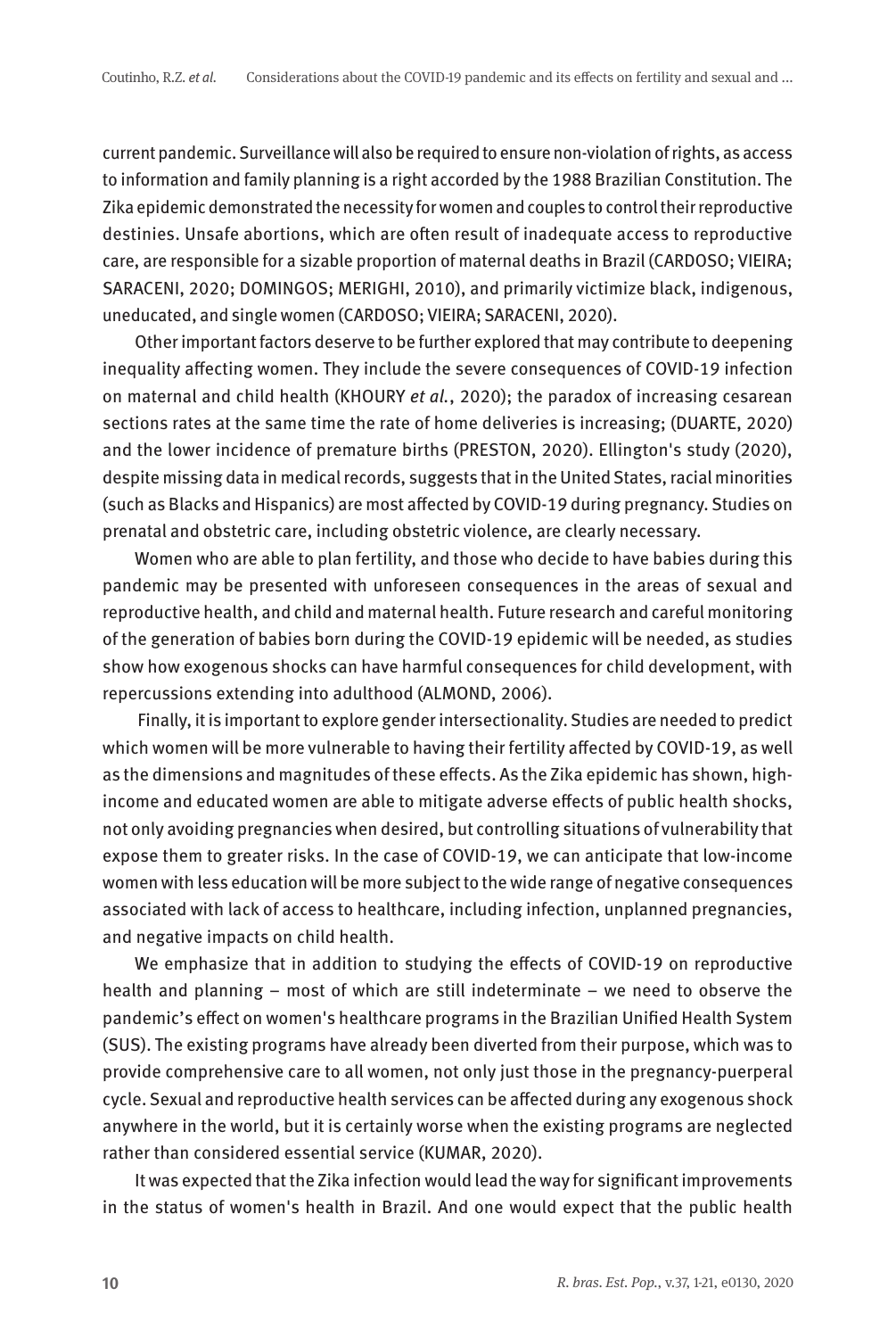response regarding sexual and reproductive care services would be more robust in the wake of a new epidemic given that recommendations were extensively detailed by experts at the time of Zika (BAUM et al., 2016; DINIZ, 2016a, 2016b; DINIZ et al., 2020; MARTELETO et al., 2017; NUNES; PIMENTA, 2016; PITANGUY, 2016; STERN, 2016). But the Brazilian government's stance on the subject has been to reject norms designed to protect rights and reaffirm the state's commitment to this dimension of public health (HUMAN RIGHTS WATCH, 2020; NEM PRESA, NEM MORTA, 2020a; SEXUALITY POLICY WATCH, 2020).

The Brazilian Ministry of Foreign Affairs (Itamaraty) contested the World Health Organization (WHO) standards on reproductive and sexual services during the COVID-19 pandemic. The Ministry of Health revoked Technical Note n. 16/2020 – COSMU/CGCIVI/ DAPES/SAPS/MS issued on 6/1/2020 by the Ministry of Health's Office of Coordination of Women's Health, which dealt with access to sexual and reproductive health in the context of the pandemic, even demoting public servants in leadership positions who worked in the division (ABRASCO; CEBES, 2020; FOLHA DE S. PAULO, 2020; MINISTRY OF HEALTH, 2020b). These and other actions imposed by radical wings of the federal government harm the whole society, but especially the minority groups such as the LGBTQI+ population, sex workers, and low income, poorly educated women who are dependent on the healthcare system for access to contraceptive methods and family planning education (ABRASCO; CEBES, 2020; NEM PRESA, NEM MORTA, 2020b; SEXUALITY POLICY WATCH, 2020).

Over seven months since the pandemic was first declared by the WHO, we see an increase in the number of new cases of SARS-Cov-2, and are witnessing a process of internalization of the disease throughout Brazil. Other problems, such as the delay in registering cases and deaths, low rates of testing and fluctuations in notifications, make it impossible to understand how the virus spreads (CANDIDO et al., 2020). With regards to health policy, the future scenario is not promising, especially when the economic crisis is taken into consideration.

Meanwhile, the chair of the Minister of Health remains vacant, government officials insist on defending the use of drugs with unproven efficiency and denying facts and scientific evidence (WERNECK; CARVALHO, 2020). In turn, states and municipalities have the autonomy to impose their own measures to combat COVID-19. However, in a country with continental dimensions, the reactions are varied: some opt for non-pharmacological interventions (INF) while other urban centers are aligned with federal policies (WERNECK; CARVALHO, 2020). As mobility outside the home is linked to the spread of the disease (BASELLINI *et al.*, 2020), the different degrees of social distancing practiced in the different Brazilian regions have caused different profiles of mortality (AQUINO et al., 2020). Thus, we can expect that this regional diversity in terms of coping with the pandemic, also reflects heterogeneously in the sexual and reproductive responses discussed in this text.

Finally, the Spanish Flu led to the development of protocols for the prevention of infectious diseases. The consequences of other exogenous shocks, such as World War II, were the basis for the creation of a social safety net of which the public health system is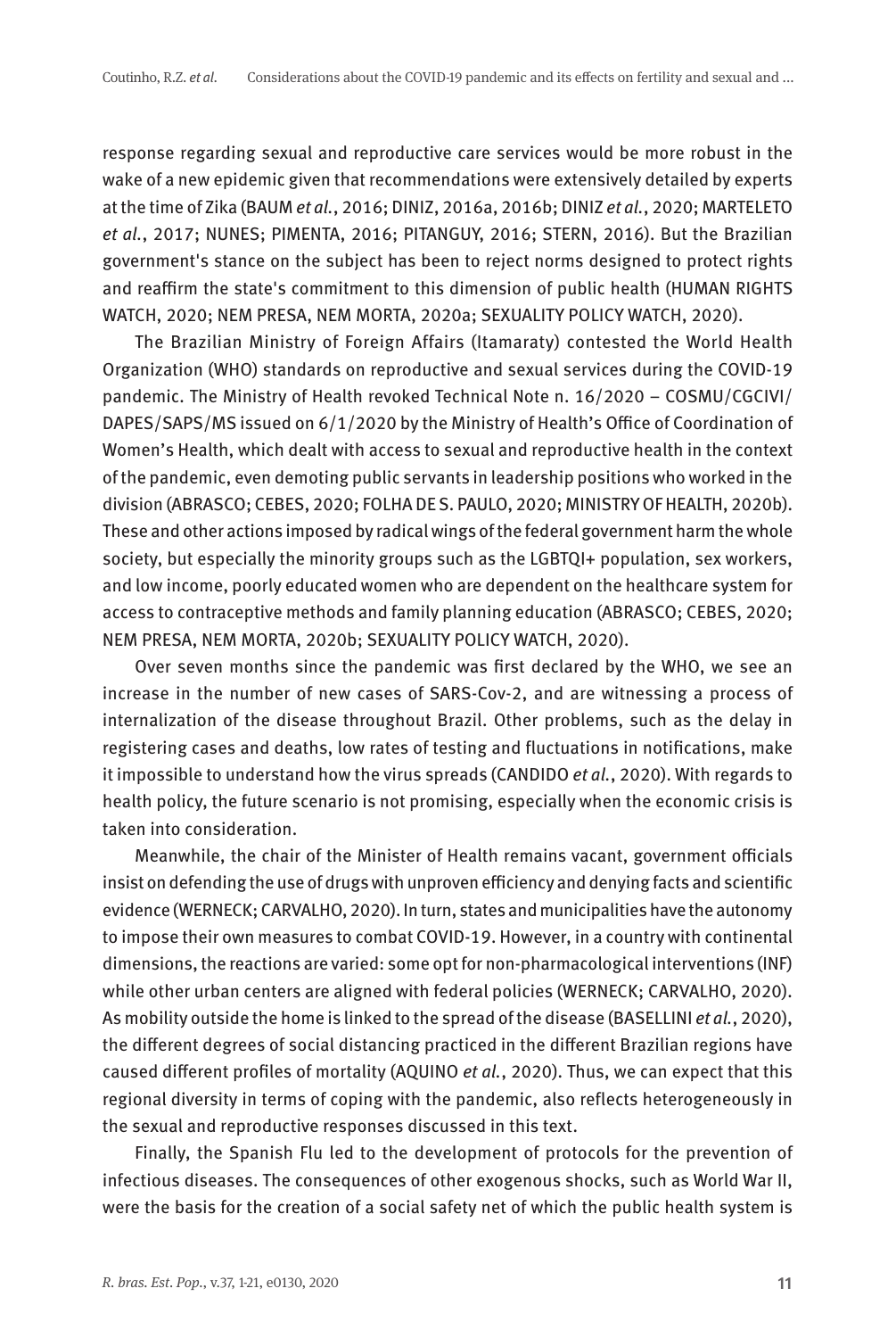a part (MCDONNELL, 2020). As a result of COVID-19, liberal states worldwide are already thinking of universal health as the necessary path (FACHINNI, 2020; GAFFNEY, 2020). As Brazil already has a unified universal health care system in place, it is imperative to defend and strengthen it. It is worth noting that epidemics have the pattern of happening in waves (CAMACHO et al., 2011; HERRERA-VALDEZ; CRUZ-APONTE; CASTILLO-CHAVEZ, 2011; ROTH et al., 2014; WESSEL et al., 2011). Therefore, their effects are not exhausted in the short term and they may leave long-term marks. It should be noted that pandemic and other emergencies arising from climate change are foreseeable, and capable of producing even greater adverse effects in the future. From this perspective, the experience of COVID-19 should serve as a warning for governments around the world and an invitation to review their production and consumption models in favor of an agenda of sustainable economic recovery (JONES; MILLS; GRAY, 2020; ROSENBLOOM; MARKARD, 2020).

# **References**

AASSVE, A. et al. The COVID-19 pandemic and human fertility. Science, v. 369, n. 6502, p. 370- 371, 24 jul. 2020.

ABRASCO; CEBES. Nota em defesa das ações de saúde sexual e reprodutiva no contexto da pandemia da Covid-19. [s.l.] Associação Brasileira de Saúde Coletiva (Abrasco) e Centro de Estudos de Saúde (Cebes), 2020. Disponível em: https://www.abrasco.org.br/site/wp-content/ uploads/2020/06/NOTA-EM-DEFESA-DAS-A%C3%87%C3%95ES-DE-SA%C3%9ADE-SEXUAL-E-REPRODUTIVA-NO-CONTEXTO-DA-PANDEMIA-DA-COVID-19-1.pdf.

ADSERA, A.; MENENDEZ, A. Fertility changes in Latin America in periods of economic uncertainty. Population Studies, v. 65, p. 37-56, 1 mar. 2011.

ALMOND, D. Is the 1918 influenza pandemic over? Long-term effects of in utero influenza exposure in the post-1940 U.S. population. Journal of Political Economy, v. 114, n. 4, p. 672-712, 2006.

ALVES, J. E. D.; CAVENAGHI, S. Timing of childbearing in low fertility regime: how and why Brazil is different? In: IUSSP INTERNATIONAL POPULATION CONFERENCE. Proceedings […]. Marrakech: IUSSP, 2009.

AMERICAN SOCIETY FOR EMERGENCY CONTRACEPTION. Emergency contraception in the Covid-19 era: advance access is more important than ever. [s.l]: Asec, May 2020. Disponível em: https:// www.ec-ec.org/wp-content/uploads/2020/05/ASEC-EC-in-the-COVID-19-Era.pdf.

AMORIM, M. M. R.; SOLIGO TAKEMOTO, M. L.; FONSECA, E. B. da. Maternal deaths with coronavirus disease 2019: a different outcome from low- to middle-resource countries? American Journal of Obstetrics and Gynecology, v. 223, n. 2, p. 298-299, Aug. 2020..

AQUINO, E. M. L. et al. Medidas de distanciamento social no controle da pandemia de Covid-19: potenciais impactos e desafios no Brasil. Ciência & Saúde Coletiva, v. 25, p. 2423-2446, jun. 2020.

ASRM. Patient management and clinical recommendations during the coronavirus (COVID-19) pandemic (as of March 17, 2020). American Society for Reproductive Medicine, 2020. Disponível em: https://www.asrm.org/globalassets/asrm/asrm-content/news-and-publications/covid-19/ covidtaskforce.pdf.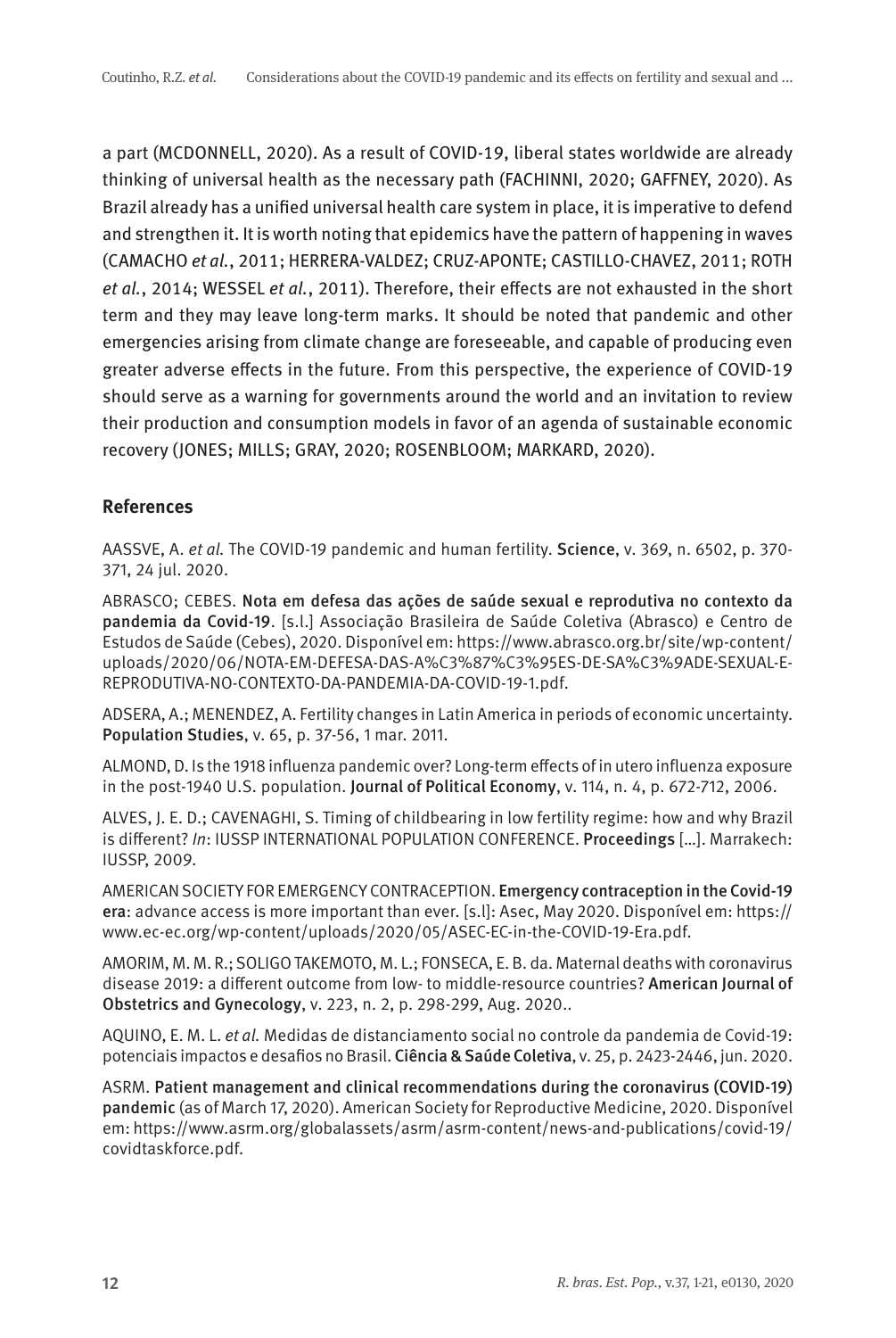AUSTRALIAN NATIONAL UNIVERSITY. Coronavirus crisis 'likely to reduce birth rate'. 26 March 2020. Disponível em: https://www.anu.edu.au/news/all-news/coronavirus-crisis-%E2%80%98likelyto-reduce-birth-rate%E2%80%99. Acesso em: 6 jul. 2020.

BAHAMONDES, L.; MAKUCH, M. Y. Family planning: an essential health activity in the pandemic of SARS-CoV-2. The European Journal of Contraception & Reproductive Health Care, v. 25, n. 4, p. 319-320, May 2020.

BASELLINI, U. et al. Linking excess mortality to Google mobility data during the COVID-19 pandemic in England and Wales. [S.l.]: SocArXiv, 7 Jul. 2020. Disponível em: https://osf.io/75d6m. Acesso em: 21 ago. 2020.

BAUM, P. et al. Ensuring a rights-based health sector response to women affected by Zika. Cadernos de Saúde Pública, v. 32, n. 5, 2016.

BERQUÓ, E.; CAVENAGHI, S. Tendências dos diferenciais educacionais e econômicos da fecundidade no Brasil entre 2000 e 2010. In: XIX ENCONTRO NACIONAL DE ESTUDOS POPULACIONAIS. Anais [...]. São Pedro-SP: Abep, 2014.

BONGAARTS, J. A Framework for analyzing the proximate determinants of fertility. Population and Development Review, v. 4, n. 1, p. 105-132, 1978.

BONGAARTS, J. Fertility and reproductive preferences in post-transitional societies. Population and Development Review, v. 27, suppl., p. 260-281, 2001.

BONGAARTS, J.; FEENEY, G. The quantum and tempo of life-cycle events. In: BARBI, E.; VAUPEL, J. W.; BONGAARTS, J. (ed.). How Long do we live? Demographic models and reflections on tempo effects. Demographic Research Monographs. Berlin, Heidelberg: Springer, 2008. p. 29-65.

BORGES, G. M.; CRESPO, C. D. Covid-19: aspectos demográficos e socioeconômicos. Ciência Hoje, edição 368, 2020. Disponível em: http://cienciahoje.org.br/artigo/covid-19-aspectosdemograficos-e-socioeconomicos/. Acesso em: 21 ago. 2020

BRASIL. Ministério da Saúde. Ministério da Saúde esclarece nota técnica. Agência Saúde, 04 jun. 2020a. Disponível em: https://www.saude.gov.br/noticias/agencia-saude/47009-ministerioda-saudeesclarece-nota-tecnica. Acesso em: 6 jul. 2020.

BRASIL. Ministério da Saúde. Nota Técnica n. 10/2020-COSMU/CGCIVI/DAPES/SAPS/MS. Brasília, 2020b. Disponível em: https://portaldeboaspraticas.iff.fiocruz.br/wp-content/ uploads/2020/04/SEI\_MS-0014385074-Nota-Tecnica\_9.4.2020\_Consultas-ambulatoriais.pdf.

BRASIL. Ministério da Saúde. Nota Técnica n. 12/2020-COSMU/CGCIVI/DAPES/SAPS/MS. Brasília 2020c. Disponível em: https://portaldeboaspraticas.iff.fiocruz.br/biblioteca/nota-tecnica-no-12-2020-cosmu-cgcivi-dapes-saps-ms/. Acesso em: 6 jul. 2020.

BRASIL. Ministério da Saúde. Nota Técnica n. 9/2020-COSMU/CGCIVI/DAPES/SAPS/MS. Brasília, 2020d. Disponível em: https://portaldeboaspraticas.iff.fiocruz.br/biblioteca/nota-tecnica-no-9-2020-cosmu-cgcivi-dapes-saps-ms/. Acesso em: 6 jul. 2020.

BRASIL. Ministério da Saúde. Conselho Nacional de Saúde. Recomendação n. 007, de 24 de janeiro de 2020. Brasília, 2020e. Disponível em: https://conselho.saude.gov.br/recomendacoescns/1023-recomendacao-n-007-de-24-de-janeiro-de-2020. Acesso em: 6 jul. 2020

BROOKS, S. K. et al. The psychological impact of quarantine and how to reduce it: rapid review of the evidence. The Lancet, v. 395, n. 10227, p. 912-920, 14 Mar. 2020.

CAMACHO, A. et al. Explaining rapid reinfections in multiple-wave influenza outbreaks: Tristan da Cunha 1971 epidemic as a case study. Proceedings of the Royal Society B: Biological Sciences, v. 278, n. 1725, p. 3635-3643, 22 Dec. 2011.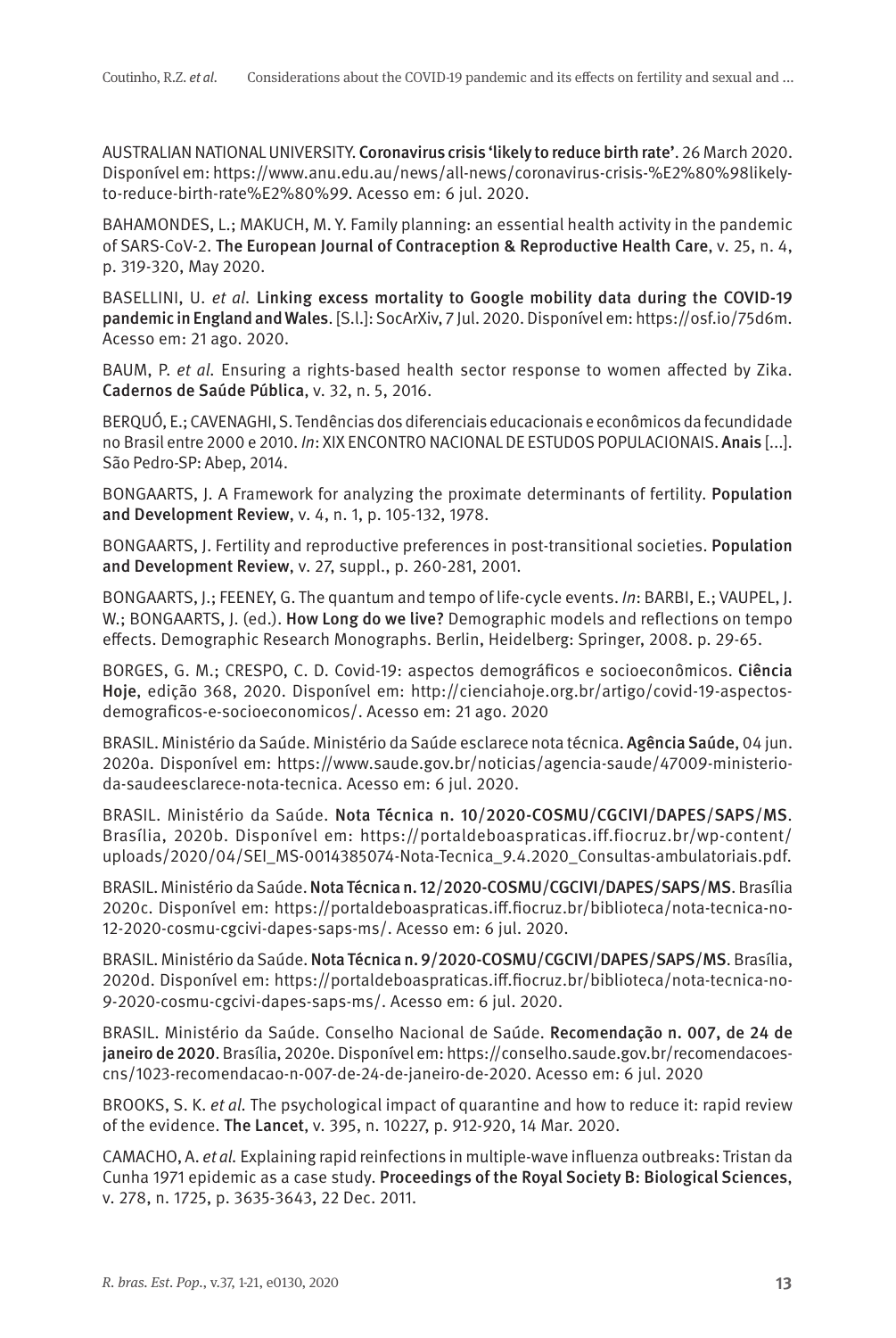CANDIDO, D. S. et al. Evolution and epidemic spread of SARS-CoV-2 in Brazil. Science, v. 369, n. 6508, p. 1255-1260, Sep. 2020.

CARDOSO, B. B.; VIEIRA, F. M. dos S. B.; SARACENI, V. Aborto no Brasil: o que dizem os dados oficiais? Cadernos de Saúde Pública, v. 36, p. e00188718, 21 fev. 2020.

CARVAJAL, D. N. et al. Is depression associated with contraceptive motivations, intentions, and use among a sample of low-income Latinas? Women's Health Issues: Official Publication of the Jacobs Institute of Women's Health, v. 24, n. 1, p. e105-113, Feb. 2014.

CASTRO, M. C. et al. Implications of Zika virus and congenital Zika syndrome for the number of live births in Brazil. Proceedings of the National Academy of Sciences of the United States of America, v. 115, n. 24, p. 6177-6182, 2018.

CAVENAGHI, S.; ALVES, J. E. D. The everlasting outmoded contraceptive method mix in Brazil and its legacy. Revista Brasileira de Estudos de População, v. 36, 2019.

COCHRANE. COVID-19 (coronavirus disease) – Fertility and pregnancy. 2020. Disponível em: /news/ covid-19-coronavirus-disease-fertility-and-pregnancy. Acesso em: 7 jul. 2020.

CONASS – Conselho Nacional dos Secretários de Saúde. Painel Conass | Covid-19. 2020. Disponível em: http://www.conass.org.br/painelconasscovid19/. Acesso em: 30 jun. 2020.

CORDES, J.; CASTRO, M. C. Spatial analysis of COVID-19 clusters and contextual factors in New York City. Spatial and Spatio-temporal Epidemiology, v. 34, p. 100355, 1 Aug. 2020.

COVIDA. Saúde e direitos reprodutivos no cenário da Covid-19. [S.l.]: UFBA, Fiocruz, Cidacs, 2020. Disponível em: https://covid19br.org/main-site-covida/wp-content/uploads/2020/06/ Relat%C3%B3rio\_Sa%C3%BAde-e-Direitos-Reprodutivos.pdf.

DASHRAATH, P. et al. Coronavirus disease 2019 (COVID-19) pandemic and pregnancy. American Journal of Obstetrics and Gynecology, v. 222, n. 6, p. 521-531, 1 Jun. 2020.

DEDHIA, S. Coronavirus outbreak: condom sales in India go through the roof. Hindustan Times, 24 Mar. 2020. Disponível em: https://www.hindustantimes.com/sex-and-relationships/coronavirusoutbreak-condom-sales-in-india-go-through-the-roof/story-ibQPGqpFNs469BBWkuWjcK.html. Acesso em: 7 jul. 2020.

DINIZ, D. Vírus Zika e mulheres. Cadernos de Saúde Pública, v. 32, n. 5, 2016a.

DINIZ, D. Zika: do sertão nordestino à ameaça global. 1 ed. Rio de Janeiro: Civilização Brasileira, 2016b.

DINIZ, D. et al. Understanding sexual and reproductive health needs of young women living in Zika affected regions: a qualitative study in northeastern Brazil. Reproductive Health, v. 17, n. 1, p. 22, 6 Feb. 2020.

DOMINGOS, S. R. da F.; MERIGHI, M. A. B. O aborto como causa de mortalidade materna: um pensar para o cuidado de enfermagem. Escola Anna Nery, v. 14, n. 1, p. 177-181, mar. 2010.

DUARTE, N. Cresce a procura por parto domiciliar em meio à pandemia de coronavírus; veja o que está em jogo na decisão. Revista Crescer | Parto. 12 maio 2020. Disponível em: https:// revistacrescer.globo.com/Gravidez/Parto/noticia/2020/05/cresce-procura-por-parto-domiciliarem-meio-pandemia-de-coronavirus-veja-o-que-esta-em-jogo-na-decisao.html. Acesso em: 25 ago. 2020.

DW. O isolamento social como gatilho para a violência contra mulheres, 22.04.2020. Disponível em: https://www.dw.com/pt-br/o-isolamento-social-como-gatilho-para-a-viol%C3%AAnciacontra-mulheres/a-53208386. Acesso em: 30 jun. 2020.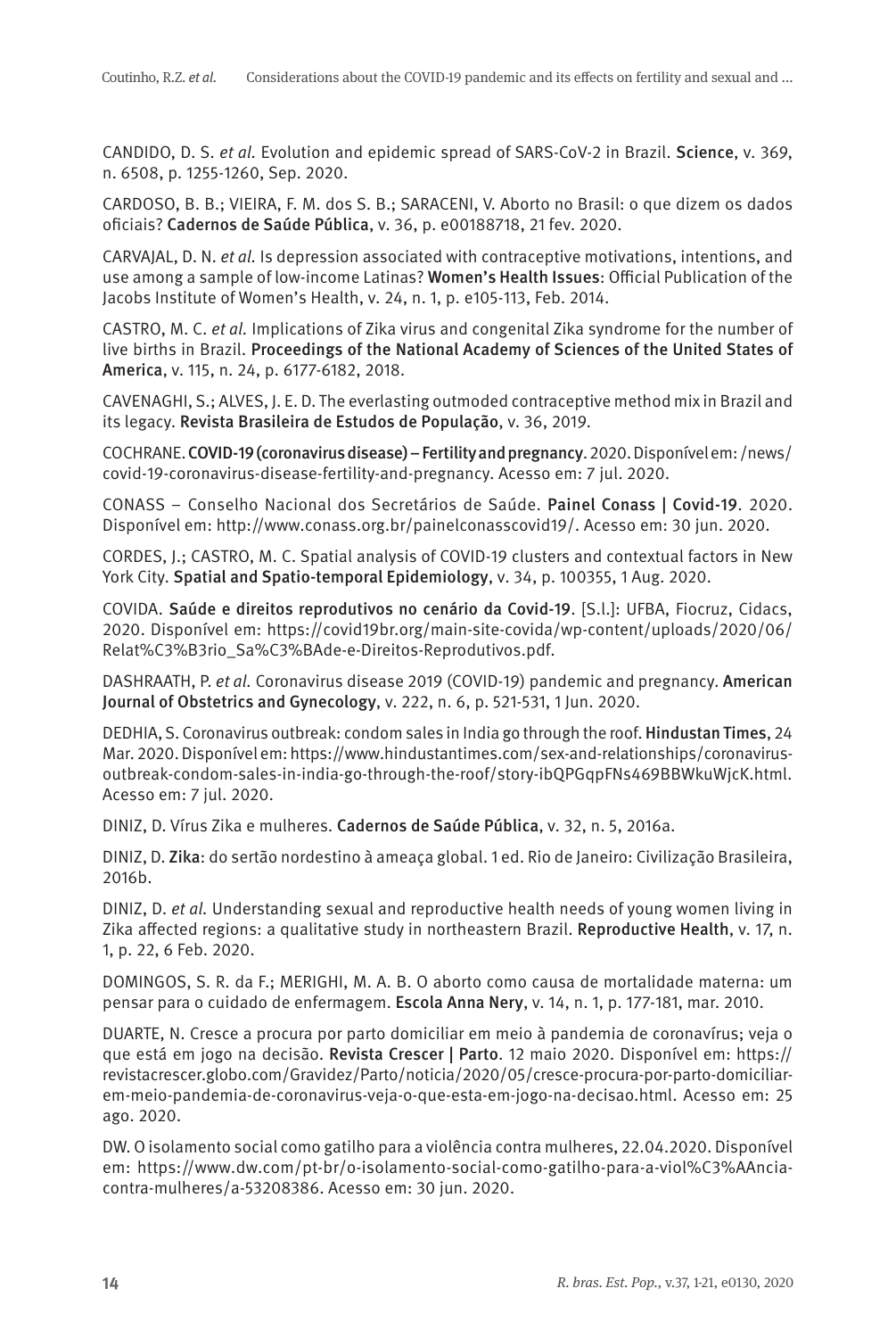ELLINGTON, S. et al. Characteristics of women of reproductive age with laboratory-confirmed SARS-CoV-2 infection by pregnancy status — United States, January 22-June 7, 2020. Morbidity and Mortality Weekly Report, v. 69, n. 25, p. 769-775, 2020.

ESHRE. Assisted reproduction and COVID-19: a statement from ESHRE for phase 1 – Guidance on fertility services during pandemic. 29 May 2020. Disponível em: https://www.eshre.eu/Press-Room/ESHRE-News#COVID19P2. Acesso em: 7 jul. 2020.

EVANGELISTA, R. Restrição de acompanhantes para mulheres em maternidade de BH, em combate à Covid, divide opiniões. Hoje em Dia, 15 maio 2020. Disponível em: https://www.hojeemdia.com. br/horizontes/restri%C3%A7%C3%A3o-de-acompanhantes-para-mulheres-em-maternidadede-bh-em-combate-%C3%A0-covid-divide-opini%C3%B5es-1.786512. Acesso em: 6 jul. 2020.

EVANS, D. How will COVID-19 affect women and girls in low- and middle-income countries? Center of Global Devepment, 16 Mar. 2020. Disponível em: https://www.cgdev.org/blog/how-willcovid-19-affect-women-and-girls-low-and-middle-income-countries. Acesso em: 30 jun. 2020.

EVENSON, D. P. et al. Characteristics of human sperm chromatin structure following an episode of influenza and high fever: a case study. Journal of Andrology, v. 21, n. 5, p. 739-746, out. 2000.

FACHINNI, L. A. Vista do Covid-19: nocaute do neoliberalismo? Será possível fortalecer os princípios históricos do SUS e da APS em meio à pandemia? APS em Revista, v. 2, n. 1, p. 3-10, jan./abr. 2020. Disponível em: https://www.apsemrevista.org/aps/article/view/73/53. Acesso em: 7 jul. 2020.

FAVRE, G. et al. Guidelines for pregnant women with suspected SARS-CoV-2 infection. The Lancet Infectious Diseases, v. 20, n. 6, p. 652-653, 1 Jun. 2020.

FEBRASGO. Posicionamento da Febrasgo frente à recomendação da Defensoria Pública do Estado de Minas Gerais de 28 de abril de 2020 ao Sr. Secretário Municipal da Saúde do município de Belo Horizonte, Doutor Jackson Machado Pinto, pedindo providências ao atendimento obstétrico frente à pandemia do Covid-19. Federação Brasileira das Associações de Ginecologia e Obstetrícia, 1 maio 2020. Disponível em: https://www.febrasgo.org.br/images/Posicionamento- -01-mai-2020.pdf.

FIOCRUZ. Desigualdade social e econômica em tempos de Covid-19. Notícias, 13 maio 2020. Disponível em: https://portal.fiocruz.br/noticia/desigualdade-social-e-economica-em-temposde-covid-19. Acesso em: 30 jun. 2020.

FIORILLO, A.; GORWOOD, P. The consequences of the COVID-19 pandemic on mental health and implications for clinical practice. European Psychiatry, v. 63, n. 1, e32, 2020.

FOLHA DE S. PAULO. Após pressão de Bolsonaro, Pazuello exonera funcionários que assinaram nota sobre saúde da mulher, Painel, 5 jun. 2020. Disponível em: https://www1.folha.uol.com. br/colunas/painel/2020/06/apos-pressao-de-bolsonaro-pazuello-exonera-funcionarios-queassinaram-nota-sobre-saude-da-mulher.shtml. Acesso em: 25 ago. 2020.

GAFFNEY, A. America's extreme neoliberal healthcare system is putting the country at risk. The Guardian, 21 Mar. 2020.

GARCIA, L. Epidemia do vírus Zika e microcefalia no Brasil: emergência, evolução e enfrentamento. Brasília: Ipea, 2018. (Texto para Discussão, 2368). Disponível em: http://repositorio.ipea.gov. br/bitstream/11058/8282/1/td\_2368.pdf.

GBD 2017 POPULATION AND FERTILITY COLLABORATORS. Population and fertility by age and sex for 195 countries and territories, 1950–2017: a systematic analysis for the Global Burden of Disease Study 2017. The Lancet, v. 392, p. 1995-2051, 2018. Disponível em: https://www.thelancet.com/ journals/lancet/article/PIIS0140-6736(18)32278-5/fulltext. Acesso em: 30 jun. 2020.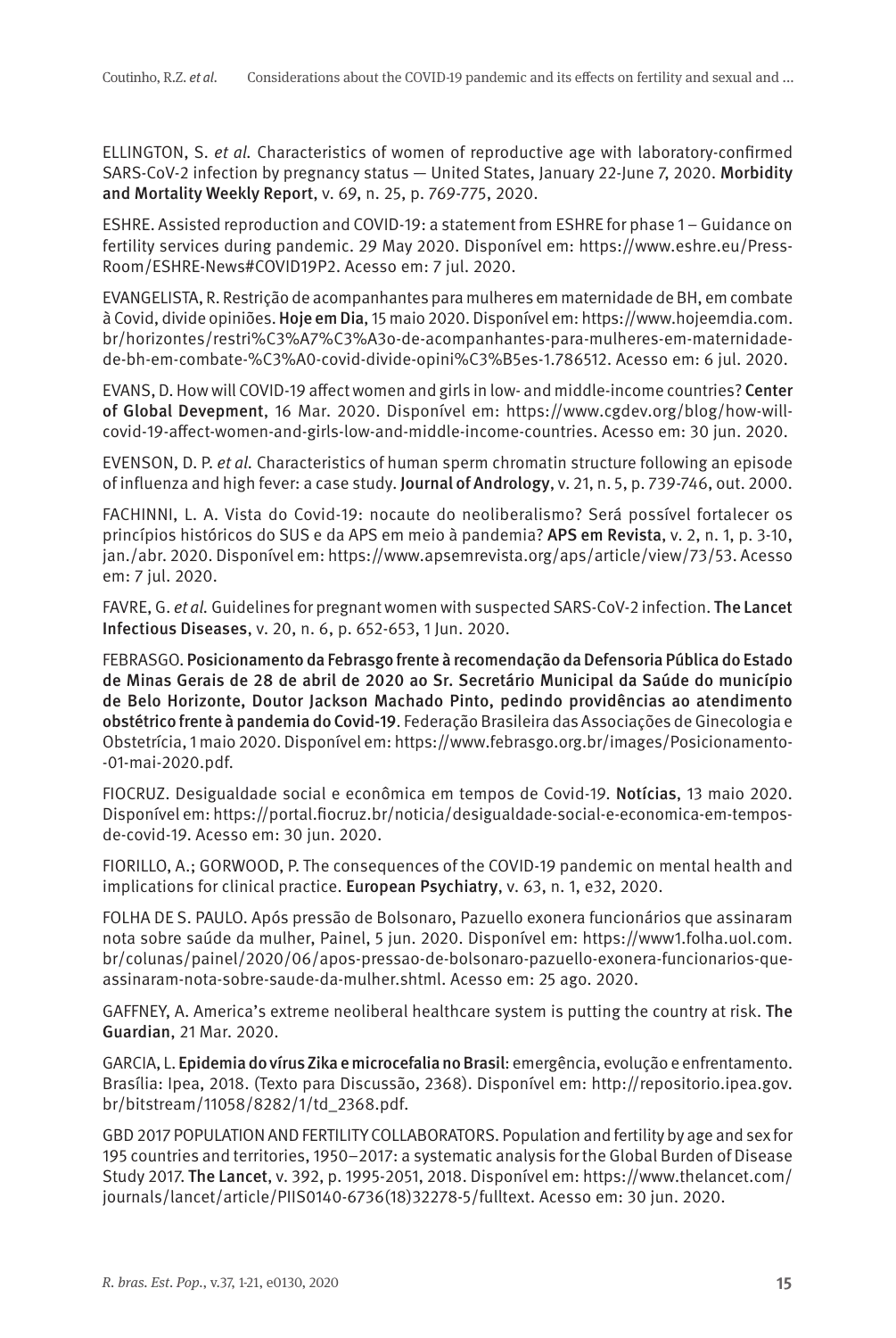GOLDIN, C. The quiet revolution that transformed women's employment, education, and family. The American Economic Review, v. 96, n. 2, p. 1-21, 2006.

GOLDIN, C.; KATZ, L. F. Career and marriage in the age of the pill. The American Economic Review, v. 90, n. 2, p. 461-465, 2000.

GOLDSTEIN, M. The economic lives of young women in the time of Ebola and lessons from an empowerment program. World Bank Blogs, 19 Mar. 2019. Disponível em: https://blogs.worldbank. org/impactevaluations/economic-lives-young-women-time-ebola-and-lessons-empowermentprogram. Acesso em: 30 jun. 2020.

GUEDES, G. Covid-19 deixa gestantes apreensivas e muda planos de famílias. Correio do Povo, 13 abr. 2020. Disponível em: https://www.correiodopovo.com.br/not%C3%ADcias/geral/ covid-19-deixa-gestantes-apreensivas-e-muda-planos-de-fam%C3%ADlias-1.412510. Acesso em: 6 jul. 2020.

HANTOUSHZADEH, S. et al. Maternal death due to COVID-19. American Journal of Obstetrics and Gynecology, v. 223, n. 1, p. 109.e1-109.e16, 1 Jul. 2020.

HERRERA-VALDEZ, M. A.; CRUZ-APONTE, M.; CASTILLO-CHAVEZ, C. Multiple outbreaks for the same pandemic: local transportation and social distancing explain the different "waves" of A-H1N1pdm cases observed in México during 2009. Mathematical Biosciences and Engineering: MBE, v. 8, n. 1, p. 21-48, jan. 2011.

HUMAN RIGHTS WATCH. Brasil: proteja os direitos sexuais e reprodutivos durante a pandemia. Disponível em: https://www.hrw.org/pt/news/2020/06/12/375413. Acesso em: 25 ago. 2020.

JOHNSON, C. Pregnant woman versus mosquito: a feminist epidemiology of Zika virus. Journal of International Political Theory, v. 13, n. 2, p. 233-250, 1 jun. 2017.

JONES, M.; MILLS, D.; GRAY, R. Expecting the unexpected? Improving rural health in the era of bushfires, novel coronavirus and climate change. Australian Journal of Rural Health, v. 28, n. 2, p. 107-109, 2020.

KEARNEY, M. S.; LEVINE, P. Half a million fewer children? The coming COVID baby bust. Brookings, 15 jun. 2020. Disponível em: https://www.brookings.edu/research/half-a-million-fewer-childrenthe-coming-covid-baby-bust/. Acesso em: 7 jul. 2020.

KHOURY, R. et al. Characteristics and outcomes of 241 births to women with severe acute respiratory syndrome coronavirus 2 (SARS-CoV-2) infection at five New York City Medical Centers. Obstetrics & Gynecology, v. 136, n. 2, p. 273-282, Aug. 2020.

KUMAR, N. COVID 19 era: a beginning of upsurge in unwanted pregnancies, unmet need for contraception and other women related issues. The European Journal of Contraception & Reproductive Health Care, v. 25, n. 4, p. 323-325, 22 jun. 2020.

LEWIS, H. The coronavirus is a disaster for feminism. Pandemics affect men and women differently. The Atlantic, 19 Mar. 2020. Disponível em: https://www.theatlantic.com/international/ archive/2020/03/feminism-womens-rights-coronavirus-covid19/608302/. Acesso em: 30 jun. 2020.

LIPPI, G. et al. Health risks and potential remedies during prolonged lockdowns for coronavirus disease 2019 (COVID-19). Diagnosis (Berlin, Germany), v. 7, n. 2, p. 85-90, 2020.

LUPPI, F.; ARPINO, B.; ROSINA, A. The impact of COVID-19 on fertility plans in Italy, Germany, France, Spain and UK. SocArXiv, May 2020.

MARTELETO, L. J. et al. Women's reproductive intentions and behaviors during the Zika epidemic in Brazil. Population and Development Review, v. 43, n. 2, p. 199-227, 2017.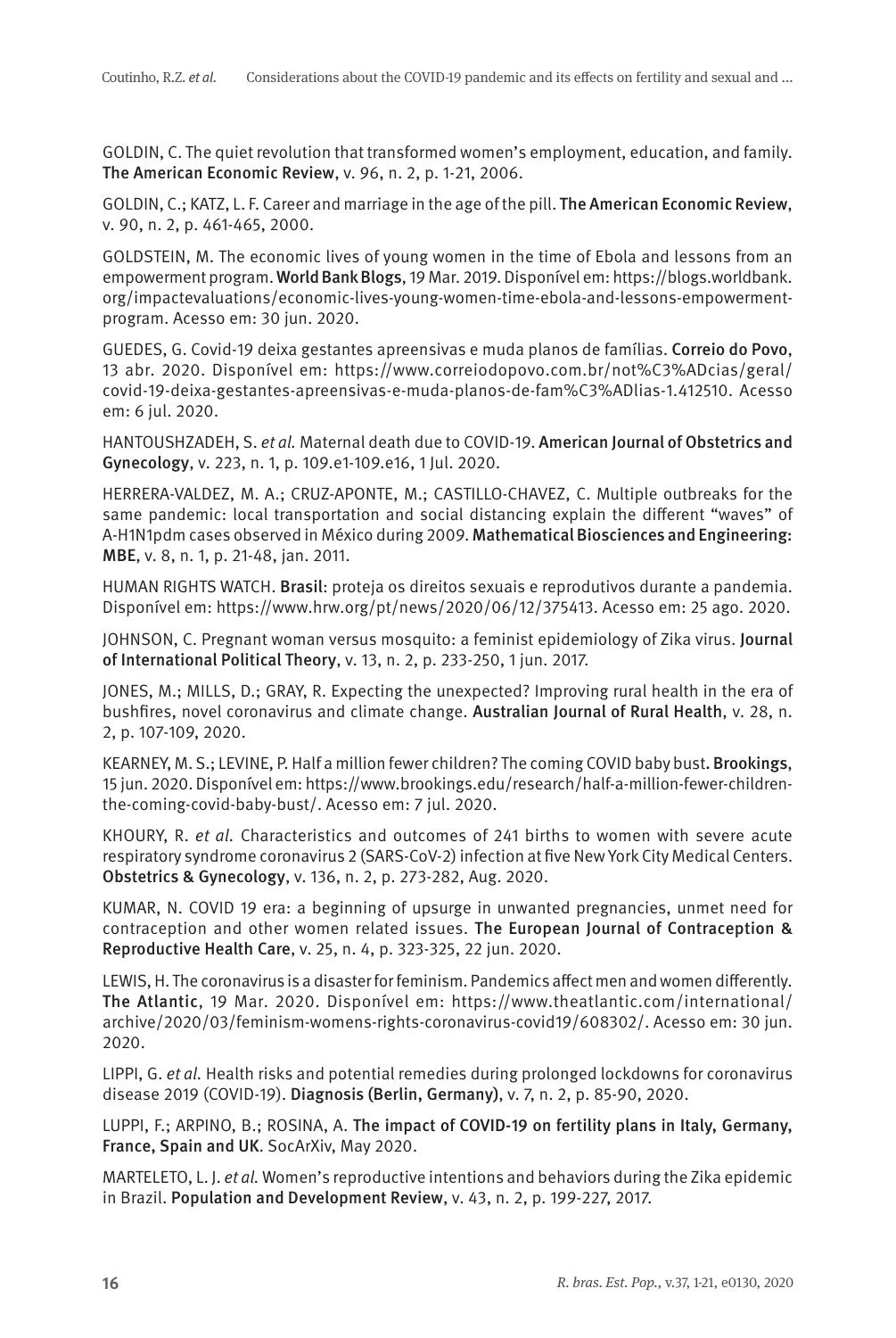MARTELETO, L. J. et al. Live births and fertility amid the Zika epidemic in Brazil. Demography, v. 57, p. 843-872, May 2020.

MCDONNELL, A. COVID-19 highlights the need for universal health coverage. Think Global Health, 11 June 2020. Disponível em: https://www.thinkglobalhealth.org/article/covid-19-highlightsneed-universal-health-coverage. Acesso em: 7 jul. 2020.

MICELI, A. L. Tendências de marketing e tecnologia 2020. [S.l.]: TEC Institute, 2020.

MUÑOZ-SILVA, A. et al. Gender differences in condom use prediction with Theory of Reasoned Action and Planned Behaviour: the role of self-efficacy and control. AIDS Care, v. 19, n. 9, p. 1177-1181, Oct. 2007.

NEM PRESA, NEM MORTA. Clipping Futuro do Cuidado, 18 ago. 2020a. Disponível em: https:// futurodocuidado.org.br/clipping. Acesso em: 25 ago. 2020

NEM PRESA, NEM MORTA. Futuro do Cuidado. Boletim n. 1, 18 ago. 2020b. Disponível em: https:// futurodocuidado.org.br/wp-content/uploads/2020/08/boletim\_futuro\_do\_cuidado\_n1.. Acesso em: 25 ago. 2020

NEPOMUCENO, M. R. et al. Besides population age structure, health and other demographic factors can contribute to understanding the COVID-19 burden. Proceedings of the National Academy of Sciences, v. 117, n. 25, p. 13881-13883, 23 jun. 2020.

NUNES, J.; PIMENTA, D. N. The Zika epidemics and the limits of global health. Lua Nova: Revista de Cultura e Política, n. 98, p. 21-46, ago. 2016.

O GLOBO. Novo epicentro da pandemia de Covid-19, América Latina vê números de violência doméstica e feminicídios dispararem. 12. jun. 2020. Disponível em: https://oglobo.globo.com/ celina/novo-epicentro-da-pandemia-de-covid-19-america-latina-ve-numeros-de-violenciadomestica-feminicidios-dispararem-24472846. Acesso em: 30 jun. 2020.

OMS. Statement on the second meeting of the International Health Regulations (2005) Emergency Committee regarding the outbreak of novel coronavirus (2019-nCoV). Newsroom, 30 Jan. 2020a. Disponível em: https://www.who.int/news-room/detail/30-01-2020-statement-on-the-secondmeeting-of-the-international-health-regulations-(2005)-emergency-committee-regarding-theoutbreak-of-novel-coronavirus-(2019-ncov). Acesso em: 30 jun. 2020a.

OMS. Coronavirus disease (COVID-19). Situation Report – 161, 29 June 2020b. Disponível em: https://www.who.int/docs/default-source/coronaviruse/situation-reports/20200629-covid-19 sitrep-161.pdf?sfvrsn=74fde64e\_2.

OMS. Coronavirus disease (COVID-19) pandemic. 2020c. Disponível em: https://www.who.int/ emergencies/diseases/novel-coronavirus-2019. Acesso em: 30 jun. 2020c.

OPAS. Folha informativa – COVID-19. OPAS/OMS. 2020. Disponível em: https://www.paho.org/ bra/index.php?option=com\_content&view=article&id=6101:covid19&Itemid=875. Acesso em: 30 jun. 2020.

OZAMIZ-ETXEBARRIA, N. et al. Niveles de estrés, ansiedad y depresión en la primera fase del brote del COVID-19 en una muestra recogida en el norte de España. Cadernos de Saúde Pública, v. 36, n. 4, 2020.

PARKINSON, D.; ZARA, C. The hidden disaster: domestic violence in the aftermath of natural disaster. The Australian Journal of Emergency Management, v. 28, n. 2, p. 28, abr. 2013.

PITANGUY, J. Os direitos reprodutivos das mulheres e a epidemia do Zika vírus. Cadernos de Saúde Pública, v. 32, n. 5, 2016.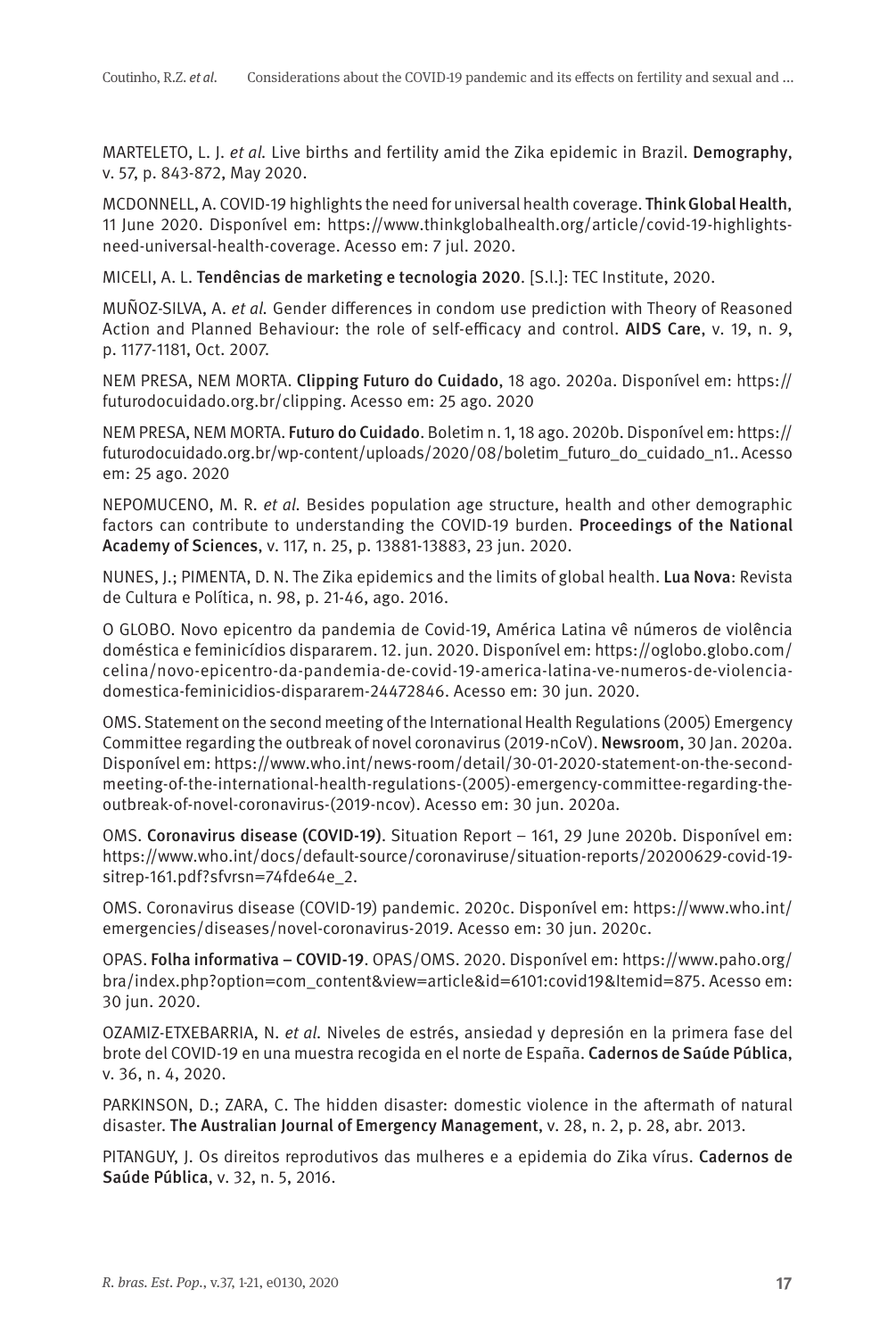PLAN INTERNATIONAL. Teenage pregnancy rates rise in Ebola-stricken West Africa, 17 Nov. 2014. Disponível em: https://plan-international.org/news/2014-11-17-teenage-pregnancy-rates-riseebola-stricken-west-africa. Acesso em: 25 ago. 2020.

PRESTON, E. During coronavirus lockdowns, some doctors wondered: where are the preemies? The New York Times, 19 Jul. 2020. Disponível em: https://www.nytimes.com/2020/07/19/health/ coronavirus-premature-birth.html. Acesso em: 25 ago. 2020.

RODRIGUEZ VIGNOLI, J. Deseabilidad y planificación de la fecundidad adolescente en América Latina y el Caribe: tendencias y patrones emergentes. Notas de Población, ano XLIV, n. 104, p. 119-144, enero-junio 2017.

ROSENBLOOM, D.; MARKARD, J. A COVID-19 recovery for climate. Science, v. 368, n. 6490, p. 447-447, 1 maio 2020.

ROTH, A. et al. Concurrent outbreaks of dengue, chikungunya and Zika virus infections – an unprecedented epidemic wave of mosquito-borne viruses in the Pacific 2012-2014. Eurosurveillance, v. 19, n. 41, p. 20929, 16 out. 2014.

SALES, J. M. et al. Efficacy of an HIV prevention program among African American female adolescents reporting high depressive symptomatology. Journal of Women's Health, v. 19, n. 2, p. 219-227, fev. 2010.

SANTANA, N. M. As gestantes em meio à pandemia de Covid-19. Le Monde Diplomatique, 24 abr. 2020. Disponível em: https://diplomatique.org.br/as-gestantes-em-meio-a-pandemia-decovid-19/. Acesso em: 25 ago. 2020.

SANTANA, R. Isolamento social impõe restrições e solidão a grávidas e mães que tiveram bebês durante a pandemia do coronavírus. G1 Bahia, 09 maio 2020. Disponível em: https://g1.globo. com/ba/bahia/noticia/2020/05/09/isolamento-social-impoe-restricoes-e-solidao-a-gravidase-maes-que-tiveram-bebes-durante-a-pandemia-do-coronavirus.ghtml. Acesso em: 6 jul. 2020.

SCHMID, M. B. et al. COVID-19 in pregnant women. The Lancet Infectious Diseases, v. 20, n. 6, p. 653, 1 jun. 2020.

SCHWARTZ, D. A. An analysis of 38 pregnant women with COVID-19, their newborn infants, and maternal-fetal transmission of SARS-CoV-2: maternal coronavirus infections and pregnancy outcomes. Archives of Pathology & Laboratory Medicine, v. 144, n. 7, p. 799-805, 17 mar. 2020.

SERGERIE, M. et al. High risk of temporary alteration of semen parameters after recent acute febrile illness. Fertility and Sterility, v. 88, n. 4, p. 970.e1-7, out. 2007.

SEXUALITY POLICY WATCH. A política sexual em tempos de pandemia: maio e junho de 2020, 21 jul. 2020. Disponível em: https://sxpolitics.org/ptbr/a-politica-sexual-em-tempos-de-pandemiamaio-e-junho-de-2020/10970. Acesso em: 25 ago. 2020

SHRIER, L. A. et al. Correlates of incorrect condom use among depressed young women: an eventlevel analysis. Journal of Pediatric and Adolescent Gynecology, v. 24, n. 1, p. 10-14, fev. 2011.

SILVA, V. R. da; FERREIRA, L.; LARA, B. de. Coronavírus: serviços de saúde cortam contraceptivos quando mulheres mais precisam evitar gravidez. The Intercept, 20 abr. 2020. Disponível em: https://theintercept.com/2020/04/20/coronavirus-evitar-gravidez-mas-cortam-contraceptivos/. Acesso em: 6 jul. 2020.

SIMPSON, R. Defying nature? Contemporary discourses around delayed childbearing and childlessness in Britain. In: GENET SEMINAR: LOW FERTILITY IN INDUSTRIALISED COUNTRIES. Proceedings […]. London: London School of Economics, 2007.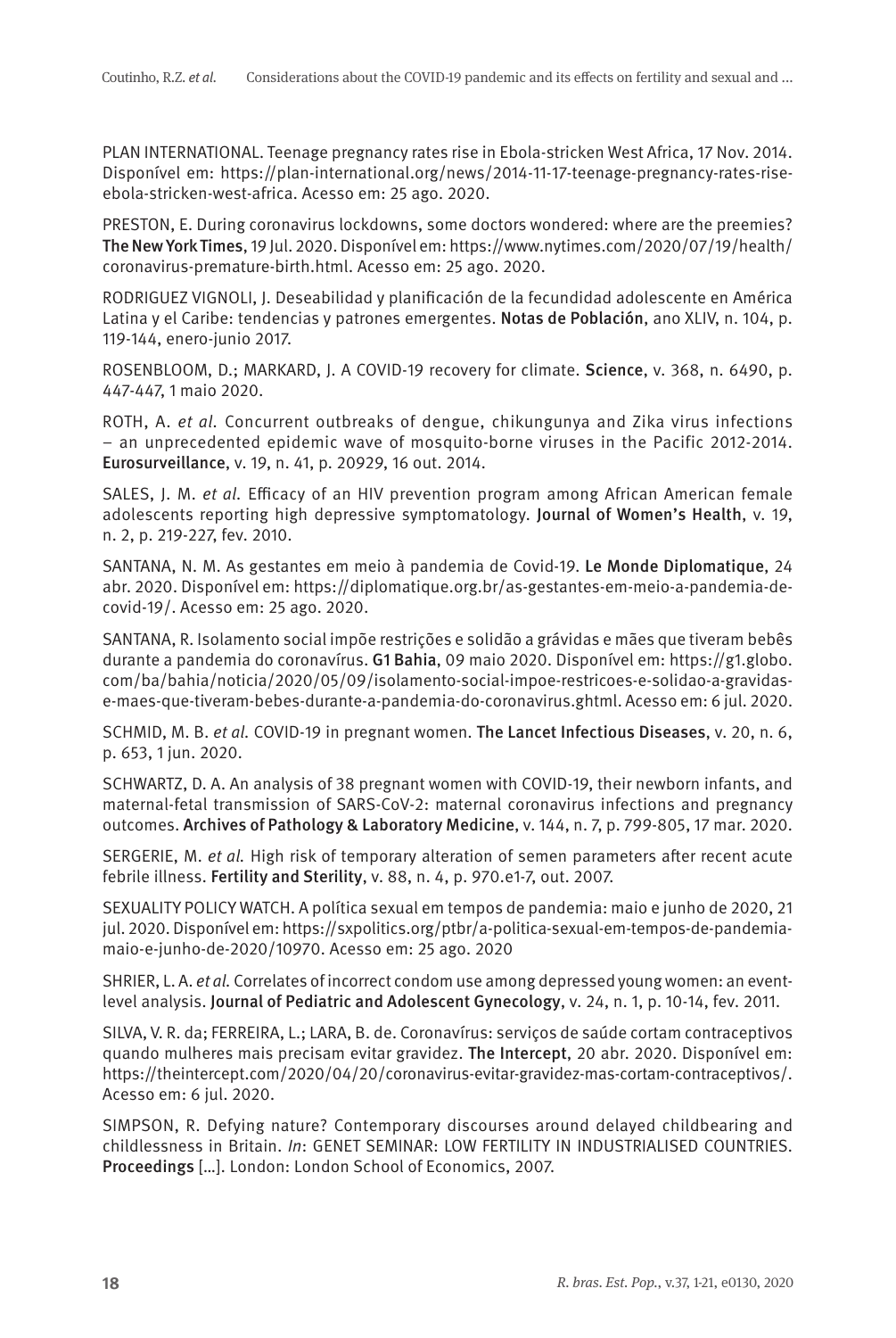SOCHAS, L.; CHANNON, A. A.; NAM, S. Counting indirect crisis-related deaths in the context of a low-resilience health system: the case of maternal and neonatal health during the Ebola epidemic in Sierra Leone. Health Policy and Planning, v. 32, suppl 3, p. iii32-iii39, 1 Nov. 2017.

SOLEIMANI, M. A. et al. The relationship between anxiety, depression and risk behaviors in adolescents. International Journal of Adolescent Medicine and Health, v. 31, n. 2, 11 May 2017.

STATISTA. Russia: condom sales growth in times of COVID-19 by brand 2020, 3 Apr. 2020. Disponível em: https://www.statista.com/statistics/1106730/russia-condom-sales-growth-intimes-of-covid-19-by-brand/. Acesso em: 7 jul. 2020.

STEINBERG, J. R.; RUBIN, L. R. Psychological aspects of contraception, unintended pregnancy, and abortion. Policy Insights from the Behavioral and Brain Sciences, v. 1, n. 1, p. 239-247, Oct. 2014.

STERN, A. M. Zika and reproductive justice. Cadernos de Saúde Pública, v. 32, n. 5, 2016.

STOBE, M. US births fall, and virus could drive them down more. Medical x Press, 20 May 2020. Disponível em: https://medicalxpress.com/news/2020-05-births-fall-virus.html. Acesso em: 7 jul. 2020.

STONE, L. Will the coronavirus spike births? IFS, 11 Mar. 2020. Disponível em: https://ifstudies. org/blog/will-the-coronavirus-spike-births. Acesso em: 30 jun. 2020.

TAKEMOTO, M. L. S. et al. The tragedy of COVID-19 in Brazil: 124 maternal deaths and counting. International Journal of Gynecology & Obstetrics, 9 Jul. 2020.

TANTURRI, M. L. et al. State-of-the-art report childlessness in Europe. [S.l.]: European Union's Seventh Framework Programme, 2015. (Working Paper Series, 32).

THE LANCET RESPIRATORY MEDICINE. COVID-19: delay, mitigate, and communicate. Editorial, v. 8, n. 4, p. 321, 2020.

THEME-FILHA, M. M. et al. Factors associated with unintended pregnancy in Brazil: cross-sectional results from the Birth in Brazil National Survey, 2011/2012. Reproductive Health, v. 13, suppl. 3, p. 118, 17 Oct. 2016.

TOLEDO, K. Anticoncepção é essencial em tempos de coronavírus, alertam especialistas. Veja, 26 maio 2020. Disponível em: https://saude.abril.com.br/medicina/anticoncepcao-e-essencialem-tempos-de-coronavirus-alertam-especialistas/. Acesso em: 6 jul. 2020.

TSUJI, F. Gestação: como é estar grávida em tempos de coronavírus. Bebe.com.br, 15 maio 2020. Disponível em: https://bebe.abril.com.br/gravidez/gravidas-gestar-coronavirus/. Acesso em: 6 jul. 2020.

UNFPA. New UNFPA projections predict calamitous impact on women's health as COVID-19 pandemic continues. Press Release, 28 Apr. 2020. Disponível em: /press/new-unfpa-projections-predictcalamitous-impact-womens-health-covid-19-pandemic-continues. Acesso em: 30 jun. 2020.

UNIVERSA. Número de nascimentos nos EUA cai e pode ser mais afetado por coronavírus. UOL, 20 maio 2020. Disponível em: https://www.uol.com.br/universa/noticias/redacao/2020/05/20/ numero-de-nascimentos-nos-eua-cai-e-pode-ser-mais-afetado-por-coronavirus.htm. Acesso em: 7 jul. 2020.

UNPD. Assessing sexual and gender based violence during the Ebola crisis in Sierra Leone. UNDP in Sierra Leone, 26 Oct. 2015. Disponível em: https://www.sl.undp.org/content/sierraleone/en/ home/library/crisis\_prevention\_and\_recovery/assessing-sexual-and-gender-based-violenceduring-the-ebola-cris.html. Acesso em: 30 jun. 2020.

VILLAS BOAS, B. Demógrafo descarta 'baby boom' provocado pelo coronavírus. Valor Econômico,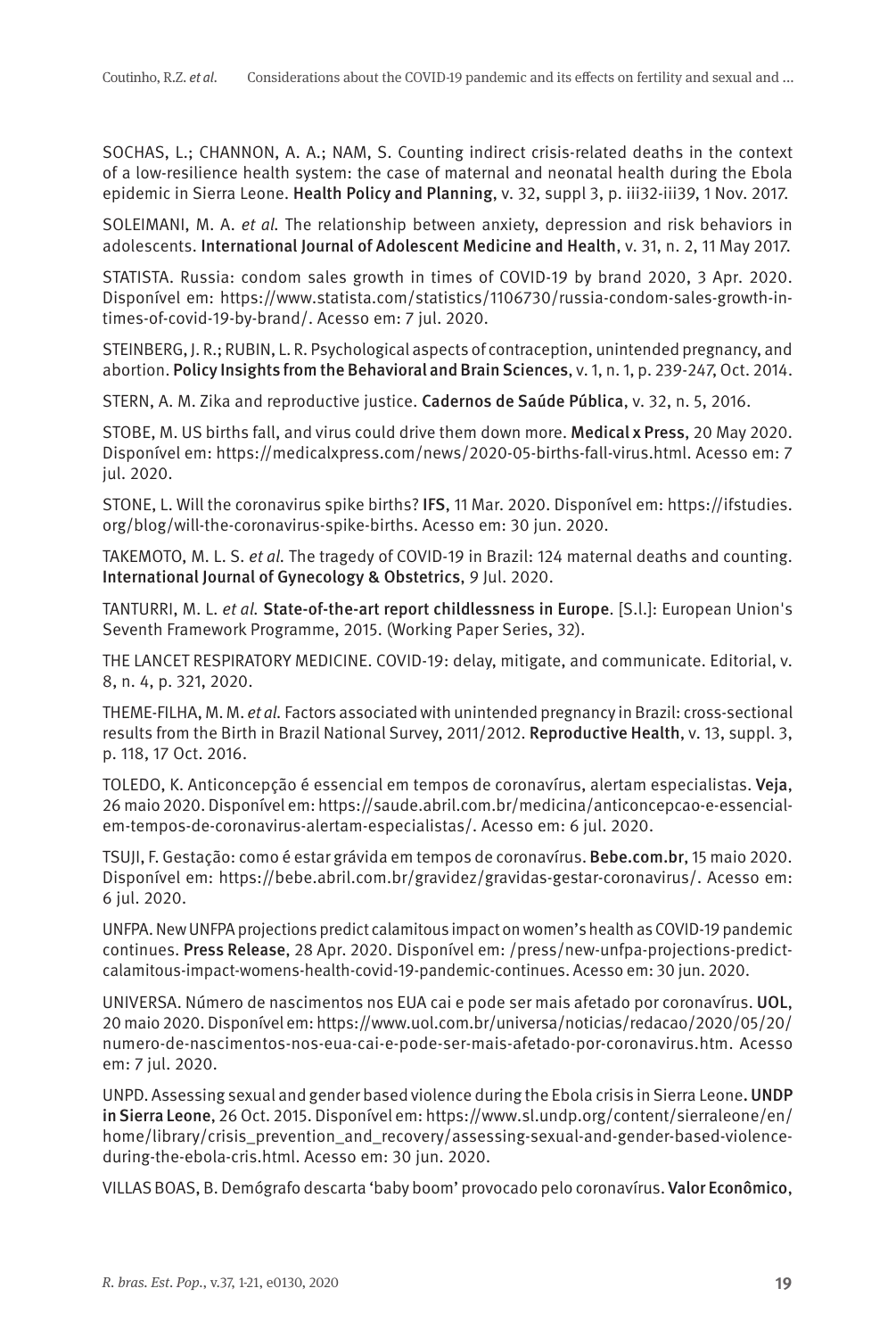16 mar. 2020. Disponível em: https://valor.globo.com/brasil/noticia/2020/03/16/demgrafodescarta-baby-boom-provocado-pelo-coronavrus.ghtml. Acesso em: 7 jul. 2020.

WENHAM, C.; SMITH, J.; MORGAN, R. COVID-19: the gendered impacts of the outbreak. The Lancet, v. 395, n. 10227, p. 846-848, 14 mar. 2020.

WERNECK, G. L.; CARVALHO, M. S. A pandemia de COVID-19 no Brasil: crônica de uma crise sanitária anunciada. Cadernos de Saúde Pública, v. 36, n. 5, p. e00068820, 2020.

WESSEL, L. et al. Public health interventions for epidemics: implications for multiple infection waves. BMC Public Health, v. 11, n. 1, p. S2, 25 fev. 2011.

## **About the authors**

- Raquel Zanatta Coutinho holds a Ph.D. and an M.A. in Sociology from University of North Carolina at Chapel Hill. She also holds an M.A. in Demography from the Center for Development and Regional Planning of the Universidade Federal de Minas Gerais (Cedeplar/UFMG) and a BA in Social Communications (Journalism and Public Relations) from UFMG. She is an Associate Professor in the Demography Department and researcher at Cedeplar/UFMG.
- Luciana Conceição de Lima received a B.S. in Social Science, M.Sc. and Ph.D. degrees in Demography from the Universidade Federal de Minas Gerais (Cedeplar/UFMG). She is an Associate Professor at the Demography and Actuarial Science Department of Universidade Federal do Rio Grande do Norte (UFRN). She is currently working as vice-coordinator of the Graduate Program in Demography (PPgDEM) of UFRN.
- Victor Antunes Leocádio is a Ph.D. student and holds a master's degree in Demography from the Center for Development and Regional Planning (Cedeplar) at the Universidade Federal de Minas Gerais (UFMG) and a Bachelor's degree in Public Administration from the João Pinheiro Foundation. He is a Specialist in Public Policy and Government Management (EPPGG), working at the State Secretariat of Justice and Public Security of Minas Gerais (Sejusp).
- Tereza Bernardes is a post-doc at the Department of Computer Science at Universidade Federal de Minas Gerais (UFMG). She holds a Ph.D. in Demography from the Center for Development and Regional Planning of the Universidade Federal de Minas Gerais (Cedeplar/UFMG) and was a Fulbright Visiting Student at the Population Studies Center at the University of Pennsylvania. She holds a Bachelor's degree in Geography and a Master Degree in Analysis and Modeling of Environmental Systems from UFMG.

## **Contact address**

Raquel Zanatta Coutinho

Faculdade de Ciências Econômicas, Departamento de Demografia e Centro de Desenvolvimento e Planejamento Regional (Cedeplar/UFMG) Av. Presidente Antônio Carlos, 6627, Pampulha 31270-901 – Belo Horizonte-MG, Brazil

Luciana Conceição de Lima

Centro de Ciências Exatas e da Terra, Departamento de Demografia e Ciências Atuariais Av. Senador Salgado Filho, 3000, Candelária

59066-800 – Natal-RN, Brazil

## Victor Antunes Leocádio

Faculdade de Ciências Econômicas, Departamento de Demografia e Centro de Desenvolvimento e Planejamento Regional (Cedeplar/UFMG)